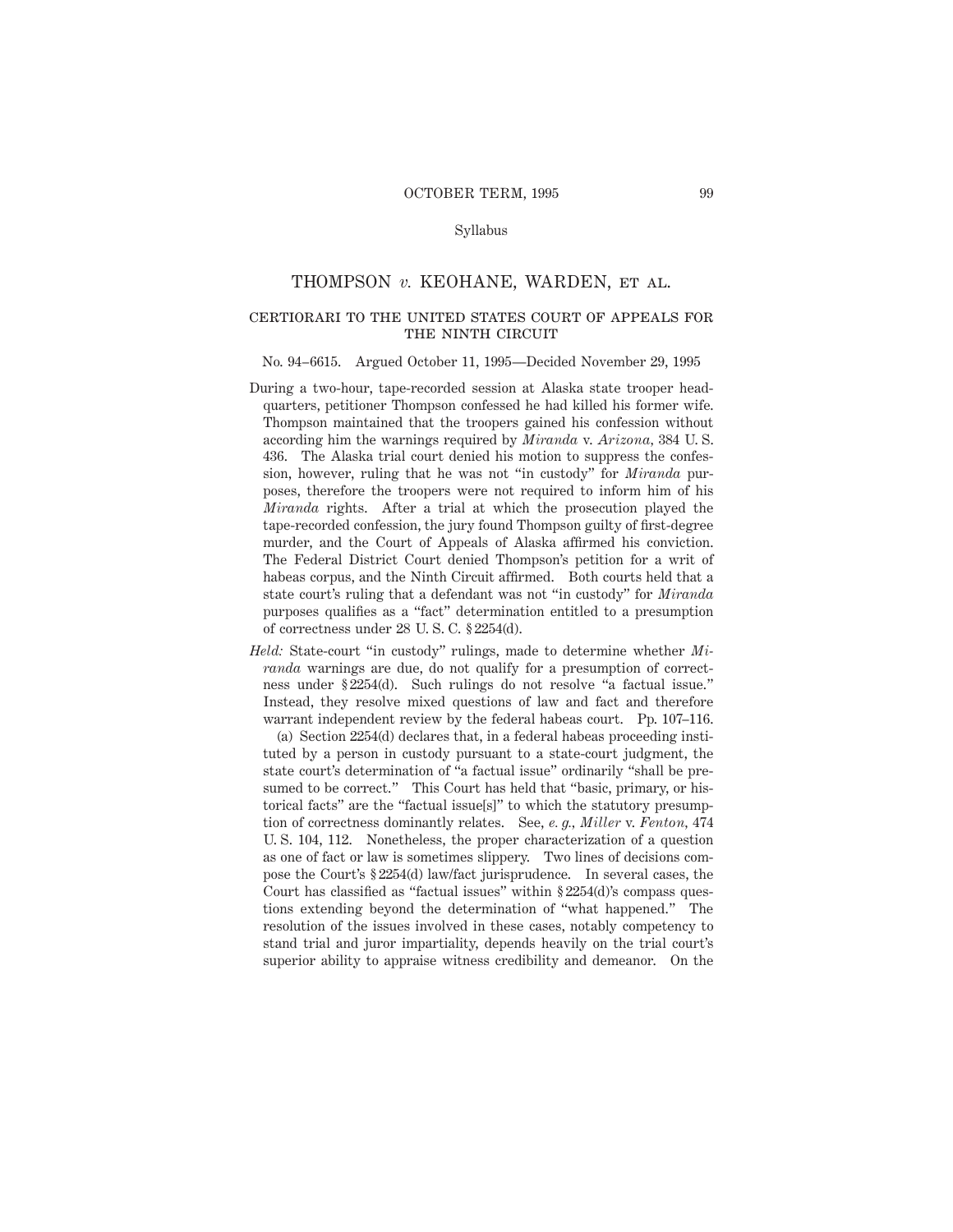#### Syllabus

other hand, the Court has recognized the "uniquely legal dimension" presented by issues such as the voluntariness of a confession and the effectiveness of counsel's assistance and has ranked these as questions of law for § 2254(d) purposes. "What happened" determinations in these cases warrant a presumption of correctness, but "the ultimate question," the Court has declared, remains outside § 2254(d)'s domain and is "a matter for independent federal determination." *Ibid.* Pp. 107–112.

(b) The ultimate "in custody" determination for *Miranda* purposes fits within the latter class of cases. Two discrete inquiries are essential to the determination whether there was "a 'formal arrest or restraint on freedom of movement' of the degree associated with a formal arrest." *California* v. *Beheler*, 463 U.S. 1121, 1125. The first inquiry—*i.e.*, what circumstances surrounded the interrogation—is distinctly factual and state-court findings in response to that inquiry attract a presumption of correctness under § 2254(d). The second inquiry—*i. e.,* would a reasonable person have felt he or she was not at liberty to terminate the interrogation and leave—calls for application of the controlling legal standard to the historical facts and thus presents a "mixed question of law and fact" qualifying for independent review. The practical considerations that have prompted the Court to type questions like juror bias and competency to stand trial as "factual issue[s]" do not dominate "in custody" inquiries. In such inquiries, the trial court's superior capacity to resolve credibility issues is not the foremost factor. Notably absent from the trial court's purview is any first-person vantage on whether a defendant, when interrogated, was so situated as to be "in custody" for *Miranda* purposes. Thus, once the historical facts are resolved, the state court is not in an appreciably better position than the federal habeas court to make the ultimate determination of the consistency of the law enforcement officer's conduct with the federal *Miranda* warning requirement. Furthermore, classifying "in custody" as a determination qualifying for independent review should serve legitimate law enforcement interests as effectively as it serves to ensure protection of the right against self-incrimination. As the Court's decisions bear out, the law declaration aspect of independent review potentially may guide police, unify precedent, and stabilize the law. Pp. 112–116.

34 F. 3d 1073, vacated and remanded.

GINSBURG, J., delivered the opinion of the Court, in which STEVENS, O'Connor, Scalia, Kennedy, Souter, and Breyer, JJ., joined. THOMAS, J., filed a dissenting opinion, in which REHNQUIST, C. J., joined, *post,* p. 116.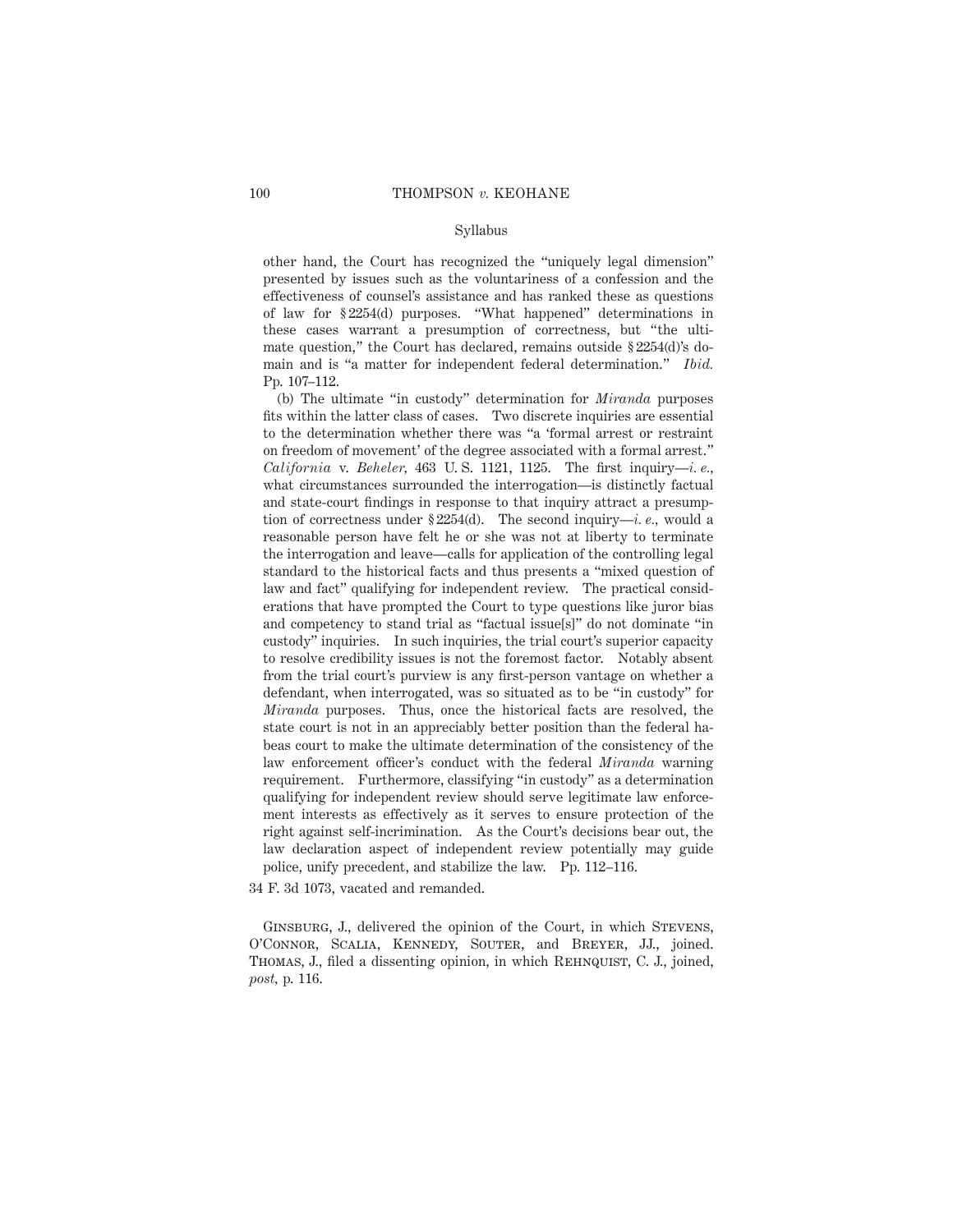*Julie R. O'Sullivan,* by appointment of the Court, 513 U. S. 1137, argued the cause and filed briefs for petitioner.

*Cynthia M. Hora,* Assistant Attorney General of Alaska, argued the cause for respondents. With her on the brief was *Bruce M. Botelho,* Attorney General, *pro se.*\*

JUSTICE GINSBURG delivered the opinion of the Court.

During a two-hour, tape-recorded session at Alaska state trooper headquarters, petitioner Carl Thompson confessed that he killed his former wife. Thompson's confession was placed in evidence at the ensuing Alaska state-court trial,

<sup>\*</sup>Briefs of *amici curiae* urging affirmance were filed for the State of Florida et al. by *Robert A. Butterworth,* Attorney General of Florida, and *Carolyn J. Mosley,* Assistant Attorney General, *Grant Woods,* Attorney General of Arizona, *Daniel E. Lungren,* Attorney General of California, *Gale A. Norton,* Attorney General of Colorado, *John M. Bailey,* Chief State's Attorney of Connecticut, *M. Jane Brady,* Attorney General of Delaware, *Margery S. Bronster,* Attorney General of Hawaii, *Alan G. Lance,* Attorney General of Idaho, *Pamela Carter,* Attorney General of Indiana, *Tom Miller,* Attorney General of Iowa, *Carla J. Stovall,* Attorney General of Kansas, *Chris Gorman,* Attorney General of Kentucky, *Richard P. Ieyoub,* Attorney General of Louisiana, *Andrew Ketterer,* Attorney General of Maine, *J. Joseph Curran, Jr.,* Attorney General of Maryland, *Frank J. Kelley,* Attorney General of Michigan, *Hubert H. Humphrey III,* Attorney General of Minnesota, *Mike Moore,* Attorney General of Mississippi, *Jerimiah W. "Jay" Nixon,* Attorney General of Missouri, *Joseph P. Mazurek,* Attorney General of Montana, *Don Stenberg,* Attorney General of Nebraska, *Frankie Sue Del Papa,* Attorney General of Nevada, *Jeffrey R. Howard,* Attorney General of New Hampshire, *Deborah T. Poritz,* Attorney General of New Jersey, *Dennis C. Vacco,* Attorney General of New York, *Michael F. Easley,* Attorney General of North Carolina, *Betty D. Montgomery,* Attorney General of Ohio, *Drew Edmondson,* Attorney General of Oklahoma, *Ernest D. Preate, Jr.,* Attorney General of Pennsylvania, *Charles Molony Condon,* Attorney General of South Carolina, *Mark Barnette,* Attorney General of South Dakota, *Charles W. Burson,* Attorney General of Tennessee, *Dan Morales,* Attorney General of Texas, *Jan Graham,* Attorney General of Utah, *Jeffrey L. Amestoy,* Attorney General of Vermont, *James S. Gilmore III,* Attorney General of Virginia, and *Christine O. Gregoire,* Attorney General of Washington; and for the Criminal Justice Legal Foundation by *Kent S. Scheidegger.*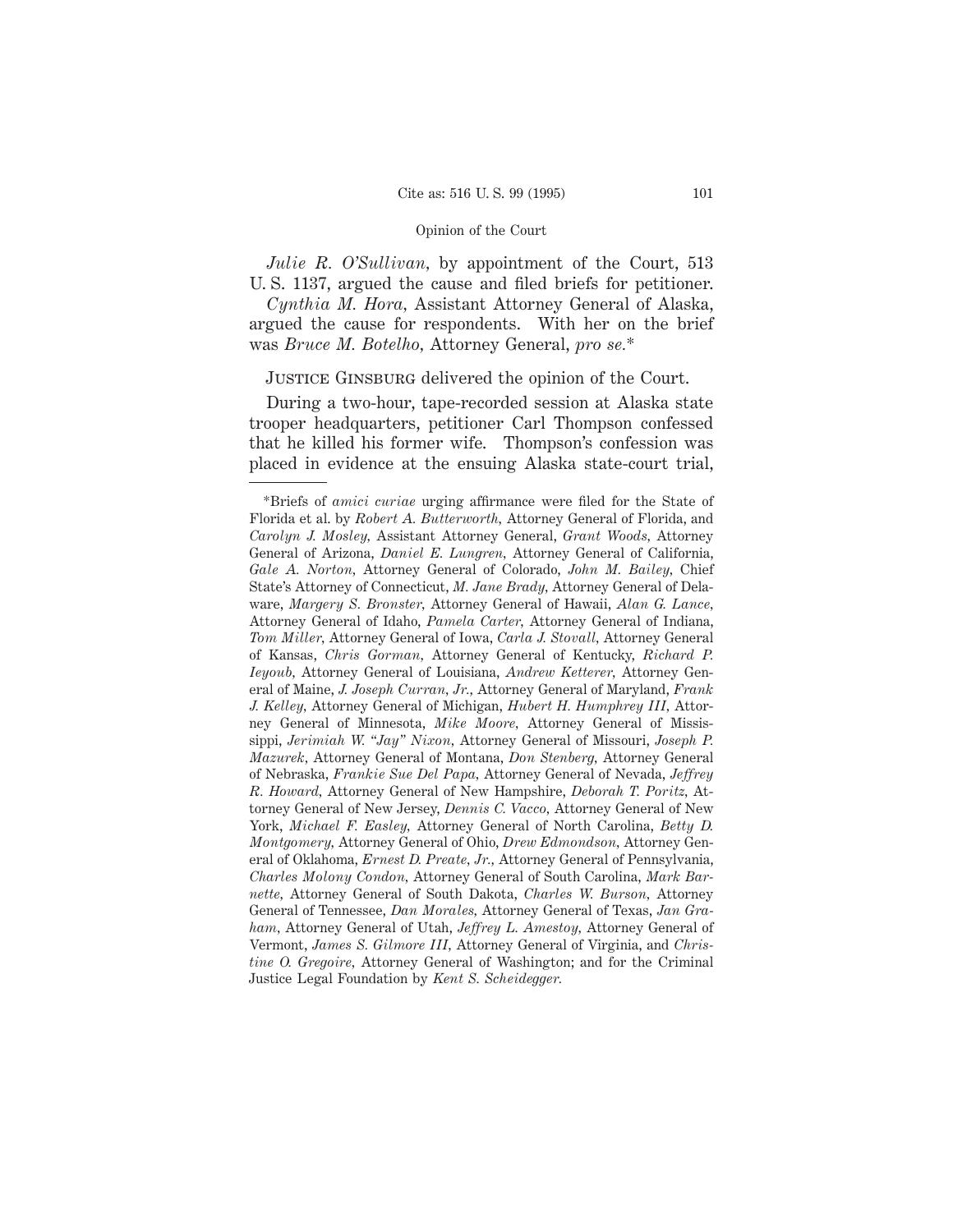and he was convicted of first-degree murder. Challenging his conviction in a federal habeas corpus proceeding, Thompson maintained that the Alaska troopers gained his confession without according him the warnings *Miranda* v. *Arizona,* 384 U. S. 436 (1966), requires: that he could remain silent; that anything he said could be used against him in court; and that he was entitled to an attorney, either retained or appointed.

*Miranda* warnings are due only when a suspect interrogated by the police is "in custody." The state trial and appellate courts determined that Thompson was not "in custody" when he confessed. The statute governing federal habeas corpus proceedings, 28 U. S. C. § 2254, directs that, ordinarily, state-court fact findings "shall be presumed to be correct." § 2254(d). The question before this Court is whether the state-court determination that Thompson was not "in custody" when he confessed is a finding of fact warranting a presumption of correctness, or a matter of law calling for independent review in federal court. We hold that the issue whether a suspect is "in custody," and therefore entitled to *Miranda* warnings, presents a mixed question of law and fact qualifying for independent review.

I

On September 10, 1986, two moose hunters discovered the body of a dead woman floating in a gravel pit lake on the outskirts of Fairbanks, Alaska. The woman had been stabbed 29 times. Notified by the hunters, the Alaska state troopers issued a press release seeking assistance in identifying the body. Thompson called the troopers on September 11 to inform them that his former wife, Dixie Thompson, fit the description in the press release and that she had been missing for about a month. Through a dental examination, the troopers conclusively established that the corpse was Dixie Thompson. On September 15, a trooper called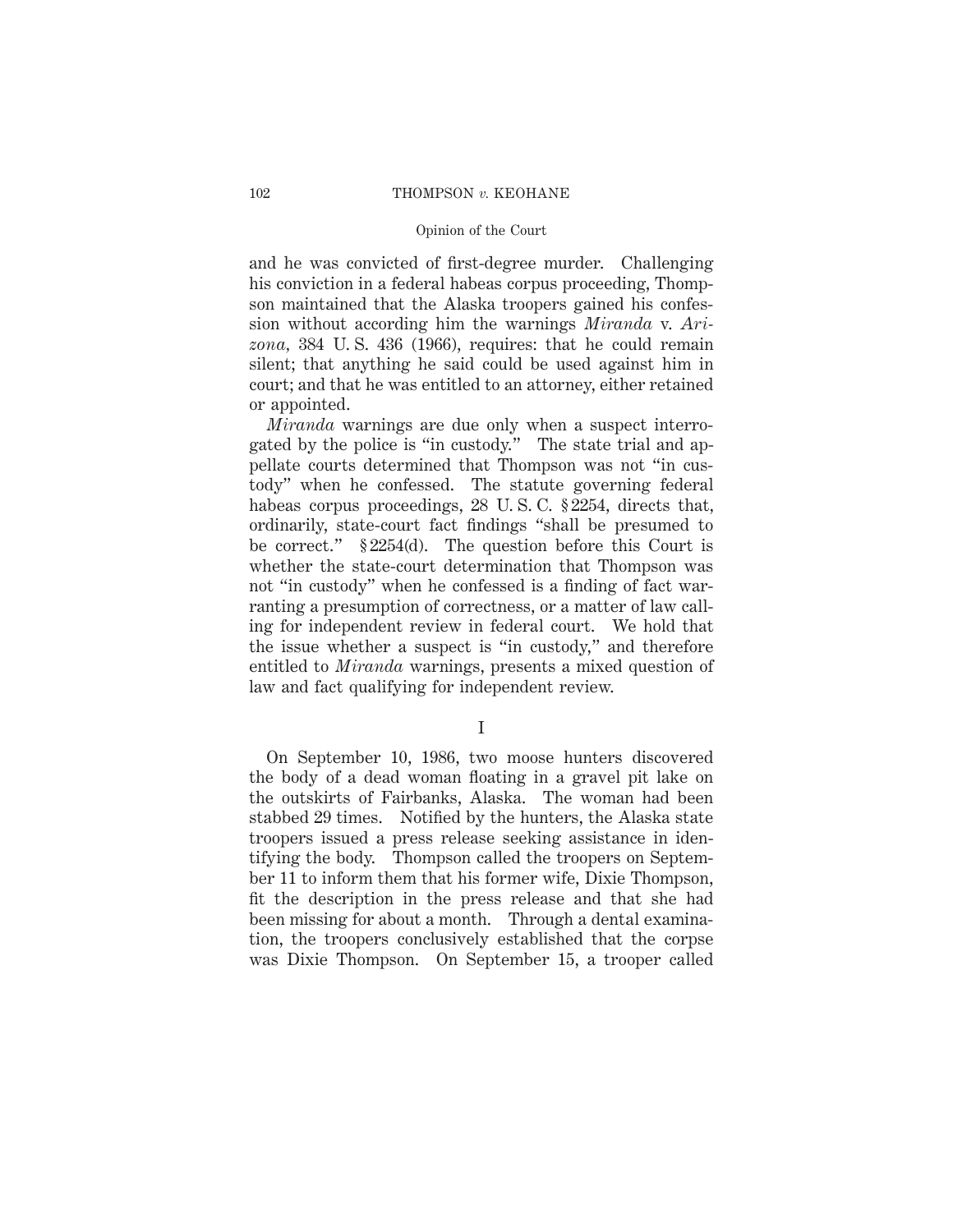Thompson and asked him to come to headquarters, purportedly to identify personal items the troopers thought belonged to Dixie Thompson. It is now undisputed, however, that the trooper's primary reason for contacting Thompson was to question him about the murder.

Thompson drove to the troopers' headquarters in his pickup truck and, upon arriving, immediately identified the items as Dixie's. He remained at headquarters, however, for two more hours while two unarmed troopers continuously questioned him in a small interview room and tape-recorded the exchange. The troopers did not inform Thompson of his *Miranda* rights. Although they constantly assured Thompson he was free to leave, they also told him repeatedly that they knew he had killed his former wife. Informing Thompson that execution of a search warrant was underway at his home, and that his truck was about to be searched pursuant to another warrant, the troopers asked questions that invited a confession. App. 43–79.1 Eventually, Thompson told the troopers he killed Dixie.

<sup>&</sup>lt;sup>1</sup> These passages from the transcript of the tape-recorded interrogation indicate the tenor of the questioning:

<sup>&</sup>quot;Q Do you know—of course, I don't mean to take up a lot of your time, you—you can leave any time that you want to, if you've got something else going on.

<sup>&</sup>quot;A Oh no (indiscernible) around here, no.

<sup>&</sup>quot;Q I know we called you and probably woke you up and....

<sup>&</sup>quot;A No, I was just laying there.

<sup>&</sup>quot;Q Okay. But you know, you can go any time you want to. We got a—you know, we're trying to—trying to crack on this thing, and I—I don't imagine it's any secret to you that there are some of your—your friends or associates who have been kind of calling up and saying, you know, they've been pointing at you....

<sup>&</sup>quot;A Yeah, that (indiscernible) guy you know and we've been friends for ten years, you know, and this guy is starting to say stuff that I never even said. . . ." App. 44–45.

<sup>&</sup>quot;Q . . . And I'm willing to work with you on this thing to make the best of a bad situation. I can't tell you that this isn't a bad situation. I mean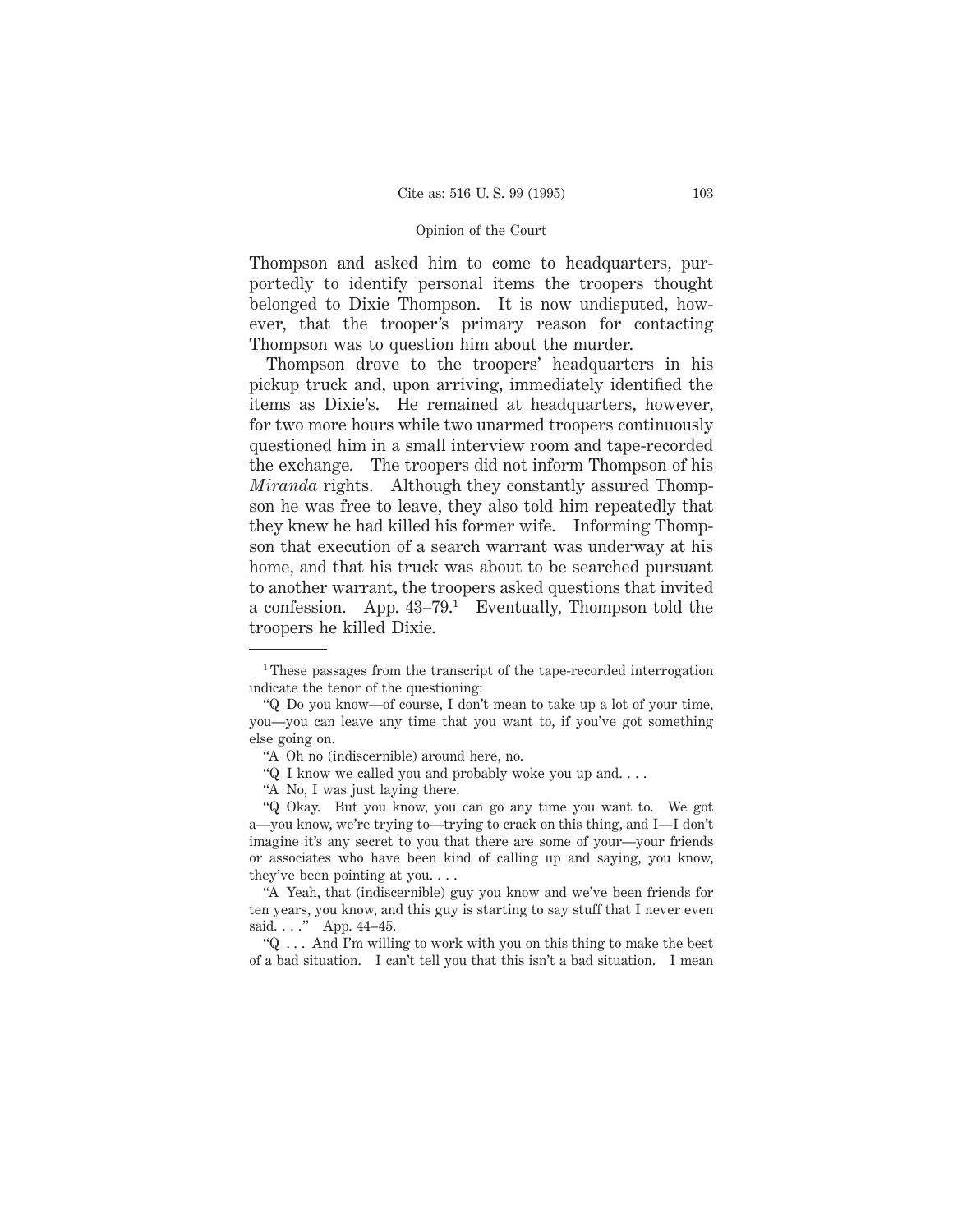### 104 THOMPSON *v.* KEOHANE

#### Opinion of the Court

As promised, the troopers permitted Thompson to leave, but impounded his truck. Left without transportation, Thompson accepted the troopers' offer of a ride to his friend's

"A I've already told you the story.

"Q . . . Well you haven't told me the critical part and you haven't told me the part about where Dixie gets killed.

"A And I don't know about that. That's your guys' job. You're supposed to know that.

"Q Well like I told you, we know the who, the where, the when, the how. The thing we don't know is the why. And that's—that's the thing we've got to kind of get straight here today between you and I. See I know that you did this thing. There's—there's no question in my mind about that. I can see it. I can see it when I'm looking at you. And I know that you care about Dixie. I mean this isn't something that you wanted to happen....

..... "Q . . . I think that now it's the time for you to come honest about this thing, because if you turn around later and try to....

"A I am being honest about it.

"Q No, you haven't. You told part of the truth and you told a lot of it, but you haven't told all of it....I mean your—you're not probably lying directly to me, but you're lying by omission  $\dots$ . I can tell you that right now there's a search warrant being served out at [your home] and a search warrant for your truck is gonna be served and we've got a forensic expert up from—from Anchorage....

"A Huh.

"Q . . . And I don't believe that you're a bad person. I really don't.... [W]hat happened here was never planned, what happened here was one of these things that just happen. . . . And when it happened you're stuck with this—I mean you're stuck with a hell of a mess now. She's got—she's finally got you into more trouble than she can possibly imagine. I mean she's brought this thing on you. She causes that. . . . I mean I don't know whether she started the thing by grabbing the knife and saying she was

you're free to get up and walk out of here now and—and never talk to me again. But what I'm telling you now is this is probably the last chance we'll have to—for you to say something that other people are gonna believe because let's just—let's just say that there's enough (indiscernible) here already that we can—we can prove conclusively beyond a reasonable doubt that—that you were responsible for this thing—this thing. Well really there's a lot that she's responsible for, but you're the guy that's stuck with the problem....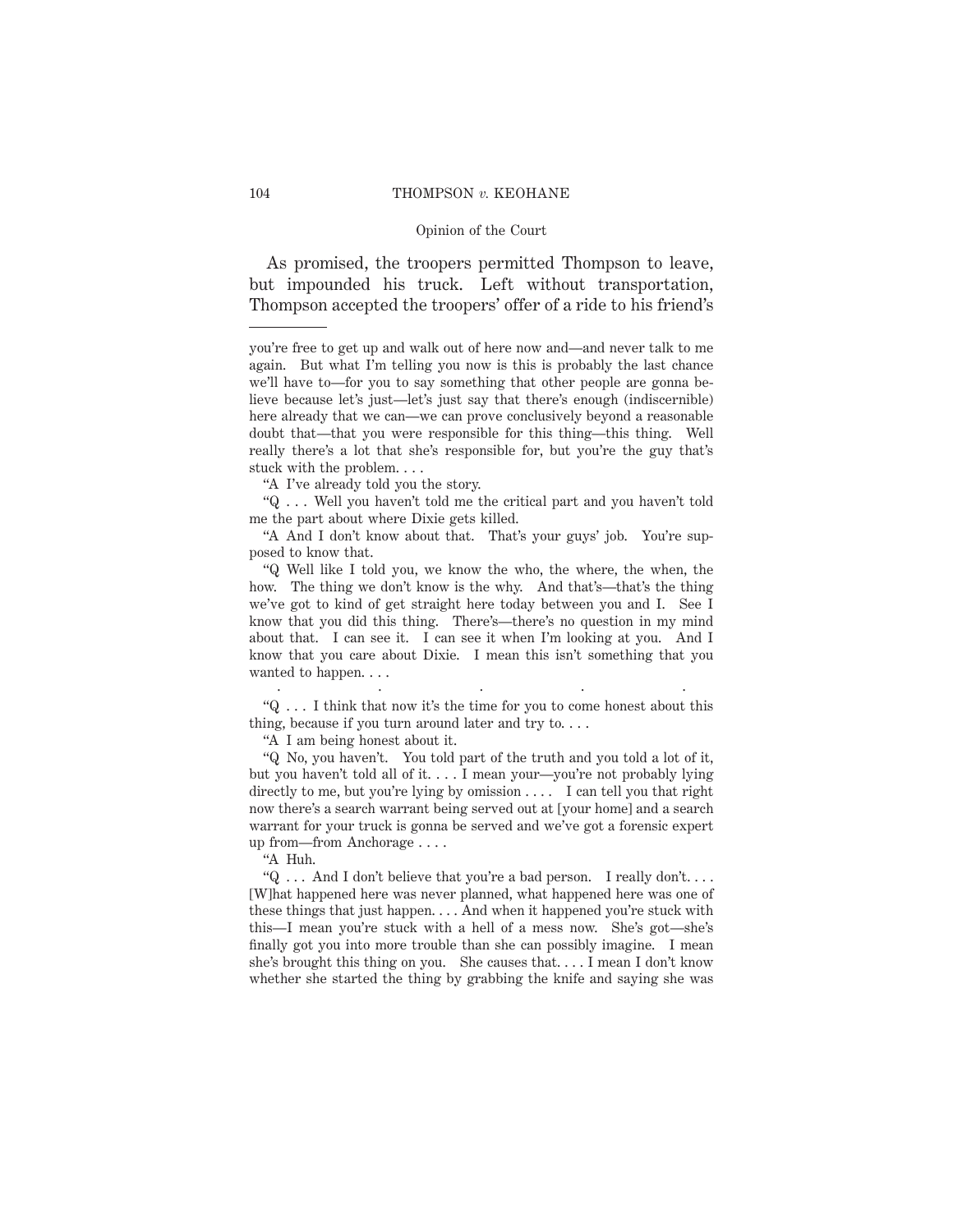house. Some two hours later, the troopers arrested Thompson and charged him with first-degree murder.

The Alaska trial court, without holding an evidentiary hearing, denied Thompson's motion to suppress his September 15 statements. Tr. 118 (Dec. 12, 1986); Tr. 142 (Mar. 18, 1987). Deciding the motion on the papers submitted, the trial court ruled that Thompson was not "in custody" for *Miranda* purposes, therefore the troopers had no obligation to inform him of his *Miranda* rights. App. 8–9.2 Applying an objective test to resolve the "in custody" question, the court asked whether " 'a reasonable person would feel he was not free to leave and break off police questioning.'" *Id.*, at 7 (quoting *Hunter* v. *State,* 590 P. 2d 888, 895 (Alaska 1979)). These features, the court indicated, were key: Thompson arrived at the station in response to a trooper's request; two unarmed troopers in plain clothes questioned him; Thompson was told he was free to go at any time; and he was not arrested at the conclusion of the interrogation. App. 7–8. Although the trial court held that, under the totality of the circumstances, a reasonable person would have felt free to leave, it also observed that the troopers' subsequent actions—releasing and shortly thereafter arresting Thompson—rendered the question "very close." *Id.*, at 8–9.

After a trial, at which the prosecution played the taperecorded confession, the jury found Thompson guilty of first-degree murder and tampering with evidence. The Court of Appeals of Alaska affirmed Thompson's conviction, concluding, among other things, that the troopers had not placed Thompson "in custody," and therefore had no obligation to give him *Miranda* warnings. *Thompson* v. *State,*

gonna (indiscernible) at you and it got turned around or just what happened. I mean I don't know those things. . . ." *Id.*, at 49–51.

<sup>2</sup> The trial court also rejected Thompson's contention that his confession was involuntary. On both direct and habeas review, Thompson unsuccessfully asserted the involuntariness of his confession. His petition to this Court, however, does not present that issue.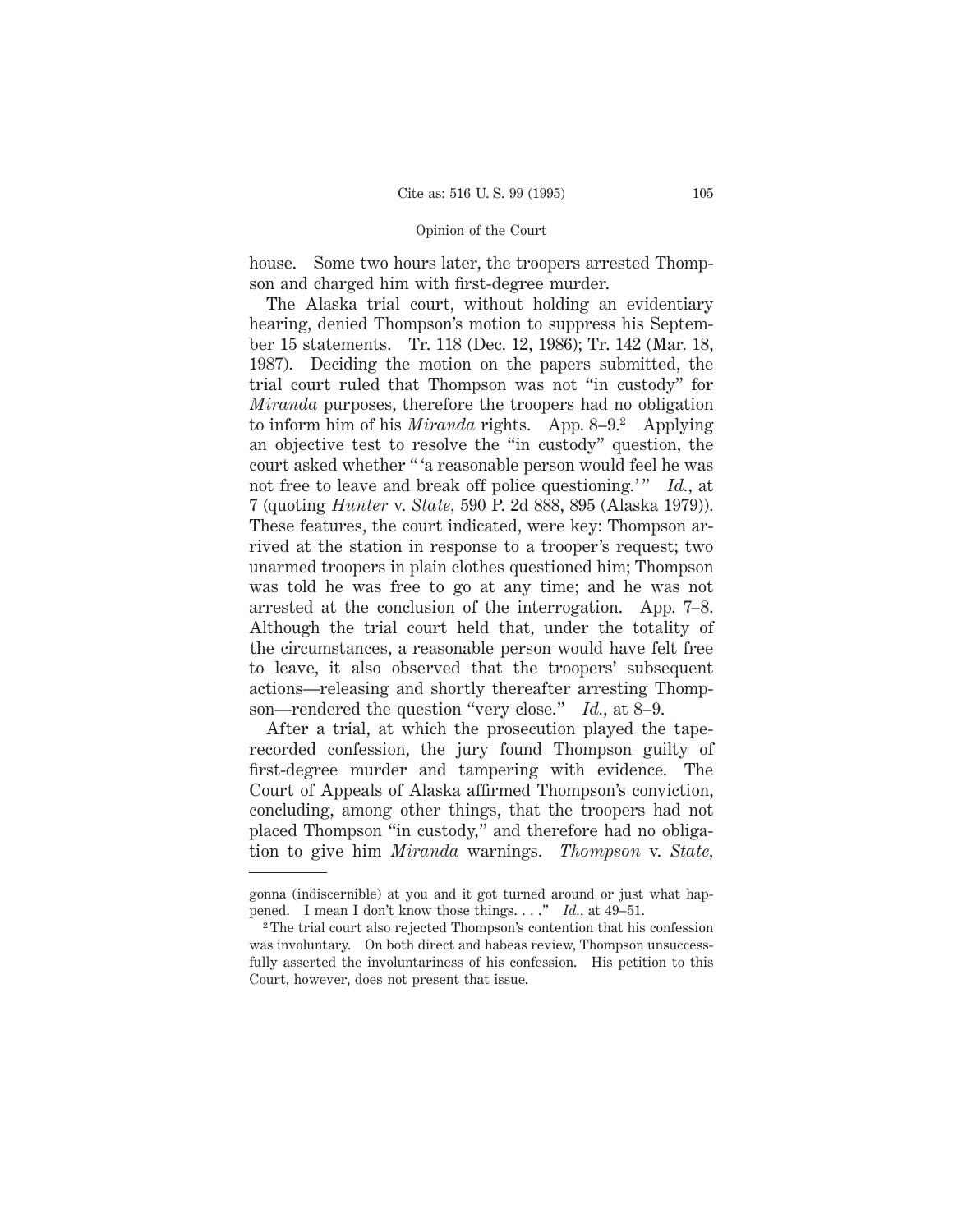768 P. 2d 127, 131 (Alaska App. 1989).3 The Alaska Supreme Court denied discretionary review. App. 24.

Thompson filed a petition for a writ of habeas corpus in the United States District Court for the District of Alaska. The District Court denied the writ, according a presumption of correctness under 28 U. S. C. § 2254(d) to the state court's conclusion that, when Thompson confessed, he was not yet "in custody" for *Miranda* purposes. App. 37. The Court of Appeals for the Ninth Circuit affirmed without publishing an opinion. 34 F. 3d 1073 (1994). Based on Circuit precedent,<sup>4</sup> the court held that "a state court's determination that a defendant was not in custody for purposes of *Miranda* is a question of fact entitled to the presumption of correctness under 28 U. S. C. § 2254(d)." App. 41.

Federal Courts of Appeals disagree on the issue Thompson asks us to resolve: whether state-court "in custody" determinations are matters of fact entitled to a presumption of correctness under 28 U. S. C. § 2254(d), or mixed questions of law and fact warranting independent review by the federal habeas court. Compare *Feltrop* v. *Delo,* 46 F. 3d 766, 773 (CA8 1995) (applying presumption of correctness), with *Jacobs* v. *Singletary,* 952 F. 2d 1282, 1291 (CA11 1992) (conducting independent review). Because uniformity among federal courts is important on questions of this order, we granted certiorari to end the division of authority. 513 U. S.

<sup>&</sup>lt;sup>3</sup>It is unclear in this case what deference the Alaska appellate court accorded to the trial court's conclusion that petitioner was not "in custody"; in later decisions, the Alaska Court of Appeals reviewed the trial courts' "in custody" determinations for "clear error." See *Higgins* v. *State,* 887 P. 2d 966, 971 (Alaska App. 1994); *McKillop* v. *State,* 857 P. 2d 358, 361 (Alaska App. 1993).

<sup>4</sup> The panel relied on *Krantz* v. *Briggs,* 983 F. 2d 961, 964 (CA9 1993), which held that state-court "in custody" determinations warrant a presumption of correctness under § 2254(d) if the state court made factfindings after a hearing on the merits.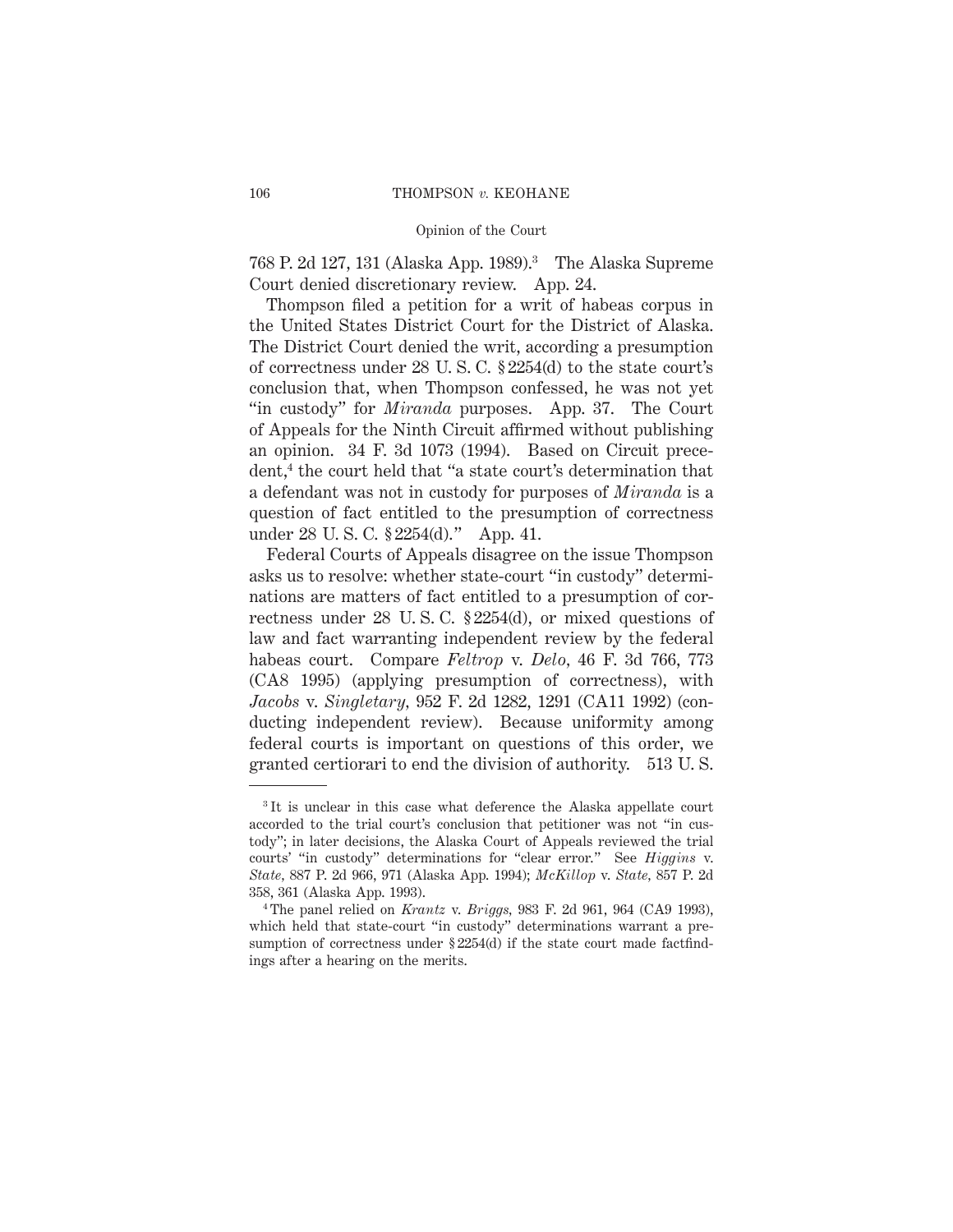1126 (1995). We now hold that the 28 U. S. C. § 2254(d) presumption does not apply to "in custody" rulings; accordingly, we vacate the Ninth Circuit's judgment.

# II

"[I]n-custody interrogation[s]," this Court recognized in *Miranda* v. *Arizona,* place "inherently compelling pressures" on the persons interrogated. 384 U. S., at 467. To safeguard the uncounseled individual's Fifth Amendment privilege against self-incrimination, the *Miranda* Court held, suspects interrogated while in police custody must be told that they have a right to remain silent, that anything they say may be used against them in court, and that they are entitled to the presence of an attorney, either retained or appointed, at the interrogation. *Id.*, at 444. The Court defined "custodial interrogation" as "questioning initiated by law enforcement officers after a person has been taken into custody or otherwise deprived of his freedom of action in any significant way." *Ibid.;* see also *Oregon* v. *Mathiason,* 429 U. S. 492, 495 (1977) *(per curiam)* (duty to give *Miranda* warnings is triggered "only where there has been such a restriction on a person's freedom as to render him 'in custody' ") (quoted in *Stansbury* v. *California,* 511 U. S. 318, 322 (1994) *(per curiam)*). Our task in petitioner Thompson's case is to identify the standard governing federal habeas courts' review of state-court "in custody" determinations.5

A

Section 2254 governs federal habeas corpus proceedings instituted by persons in custody pursuant to the judgment of a state court. In such proceedings, § 2254(d) declares,

<sup>5</sup> Claims that state courts have incorrectly decided *Miranda* issues, as *Withrow* v. *Williams,* 507 U. S. 680 (1993), confirms, are appropriately considered in federal habeas review.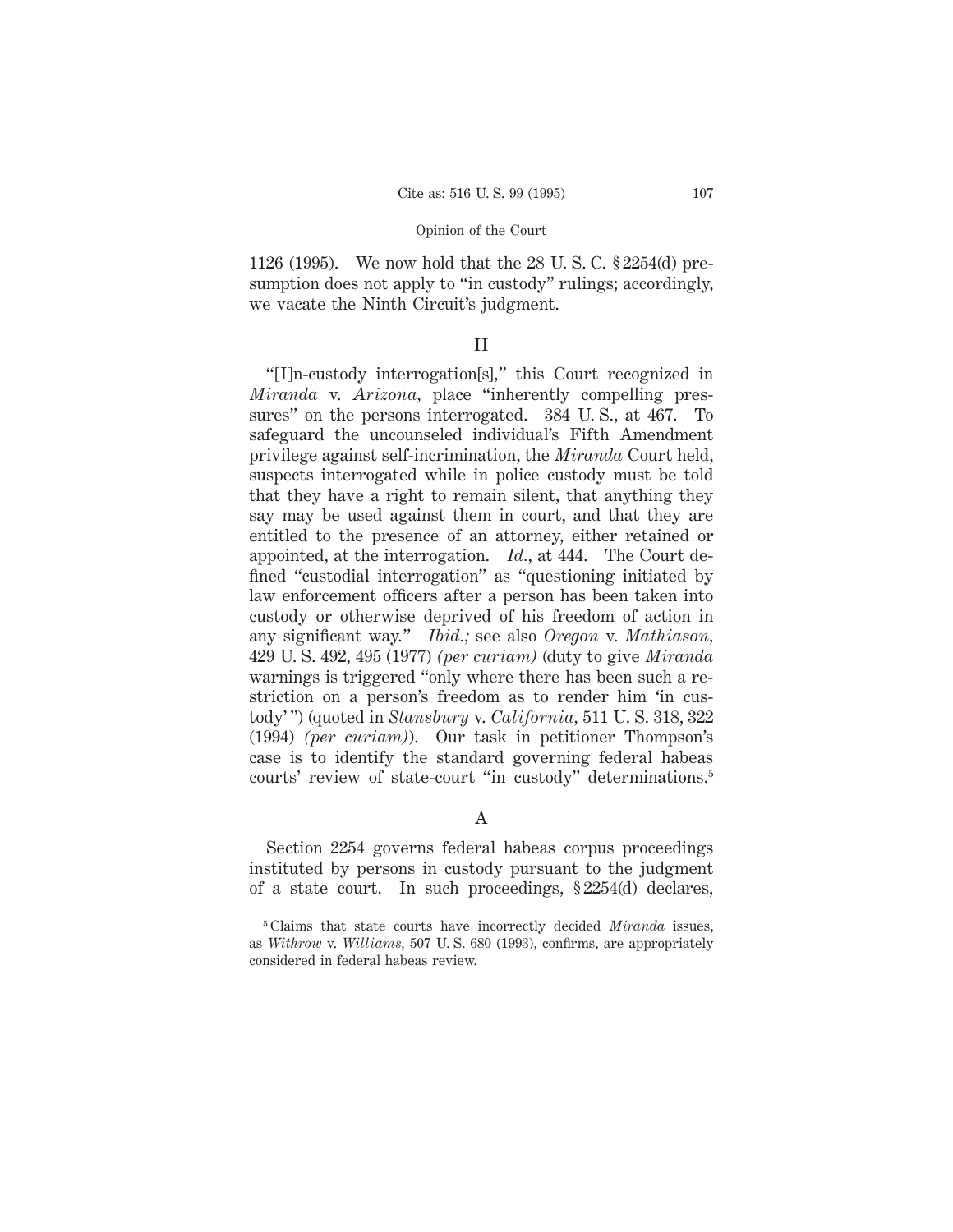state-court determinations of "a factual issue" "shall be presumed to be correct" absent one of the enumerated exceptions.6 This provision, added in a 1966 amendment, Act of

"(1) that the merits of the factual dispute were not resolved in the State court hearing;

"(2) that the factfinding procedure employed by the State court was not adequate to afford a full and fair hearing;

"(3) that the material facts were not adequately developed at the State court hearing;

"(4) that the State court lacked jurisdiction of the subject matter or over the person of the applicant in the State court proceeding;

"(5) that the applicant was an indigent and the State court, in deprivation of his constitutional right, failed to appoint counsel to represent him in the State court proceeding;

"(6) that the applicant did not receive a full, fair, and adequate hearing in the State court proceeding; or

"(7) that the applicant was otherwise denied due process of law in the State court proceeding;

"(8) or unless that part of the record of the State court proceeding in which the determination of such factual issue was made, pertinent to a determination of the sufficiency of the evidence to support such factual determination, is produced as provided for hereinafter, and the Federal court on a consideration of such part of the record as a whole concludes that such factual determination is not fairly supported by the record:

"And in an evidentiary hearing in the proceeding in the Federal court, when due proof of such factual determination has been made, unless the existence of one or more of the circumstances respectively set forth in paragraphs numbered (1) to (7), inclusive, is shown by the applicant, otherwise appears, or is admitted by the respondent, or unless the court concludes pursuant to the provisions of paragraph numbered (8) that the record in the State court proceeding, considered as a whole, does not fairly

<sup>6</sup> Section 2254(d) lists eight exceptions to the presumption of correctness. In full, 28 U. S. C. § 2254(d) reads:

<sup>&</sup>quot;In any proceeding instituted in a Federal court by an application for a writ of habeas corpus by a person in custody pursuant to the judgment of a State court, a determination after a hearing on the merits of a factual issue, made by a State court of competent jurisdiction in a proceeding to which the applicant for the writ and the State or an officer or agent thereof were parties, evidenced by a written finding, written opinion, or other reliable and adequate written indicia, shall be presumed to be correct, unless the applicant shall establish or it shall otherwise appear, or the respondent shall admit—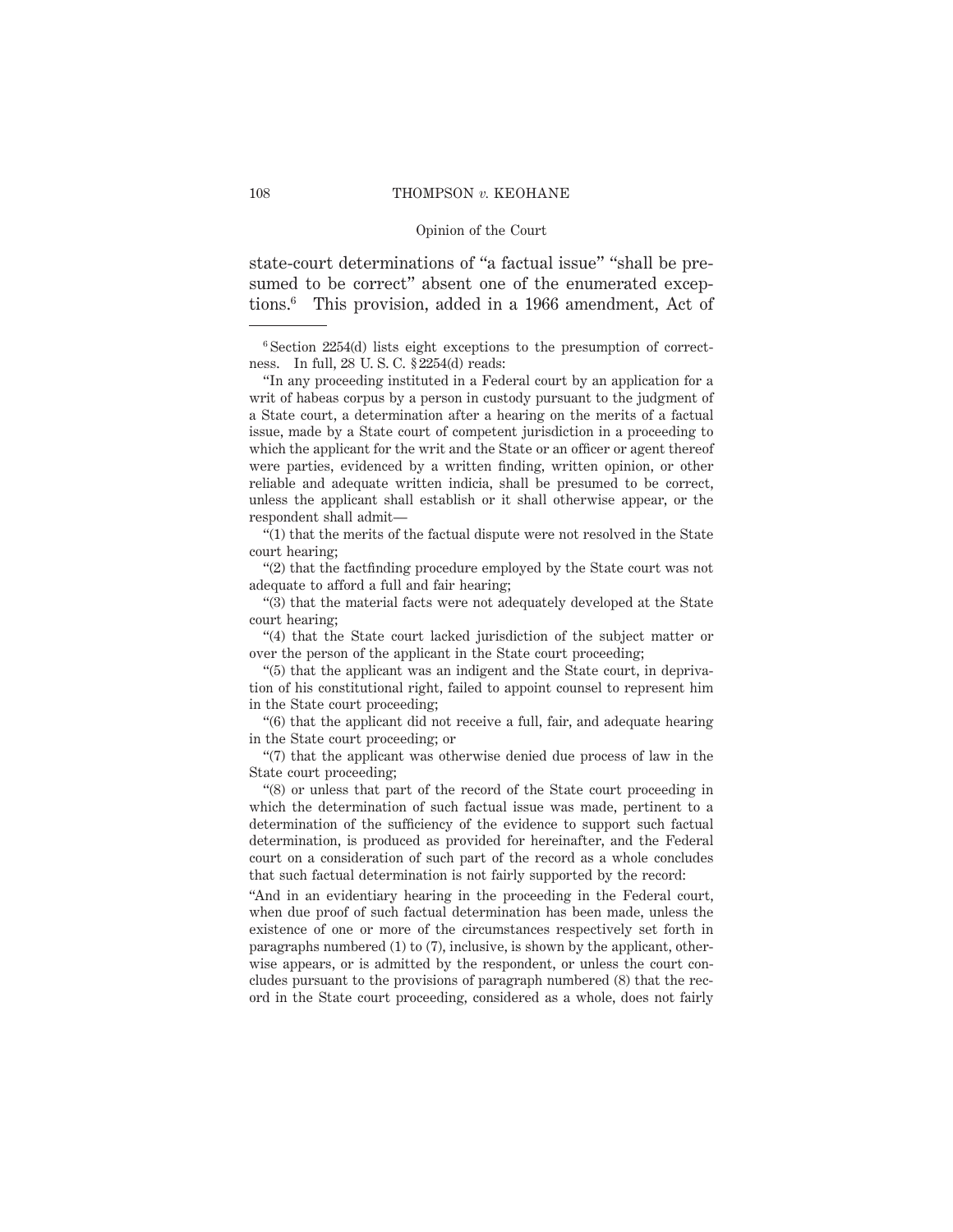Nov. 2, 1966, Pub. L. 89–711, 80 Stat. 1105–1106, received the Court's close attention in *Miller* v. *Fenton,* 474 U. S. 104 (1985). As the *Miller* Court observed, § 2254(d) "was an almost verbatim codification of the standards delineated in *Townsend* v. *Sain,* 372 U. S. 293 (1963), for determining when a district court must hold an evidentiary hearing before acting on a habeas petition." *Miller,* 474 U. S., at 111.7 *Townsend* counseled that, if the habeas petitioner has had in state court "a full and fair hearing . . . resulting in reliable findings," the federal court "ordinarily should . . . accept the facts as found" by the state tribunal. 372 U. S., at 318. Section 2254(d) essentially "elevated [the *Townsend* Court's] exhortation into a mandatory presumption of correctness." *Miller*, 474 U. S., at 111–112; see also *id.*, at 112 (emphasizing respect appropriately accorded "a coequal state judiciary" and citing *Culombe* v. *Connecticut,* 367 U. S. 568, 605 (1961) (opinion of Frankfurter, J.)).

Just as *Townsend*'s instruction on the respect appropriately accorded state-court factfindings is now captured in the § 2254(d) presumption, so we have adhered to *Townsend*'s definition of the §2254(d) term "factual issue."<sup>8</sup> The *Townsend* Court explained that by "'issues of fact,'" it meant

support such factual determination, the burden shall rest upon the applicant to establish by convincing evidence that the factual determination by the State court was erroneous."

<sup>7</sup> The list of circumstances warranting an evidentiary hearing in a federal habeas proceeding set out in H. R. Rep. No. 1384, 88th Cong., 2d Sess., 25 (1964), is similar to the list set out in *Townsend* v. *Sain,* 372 U. S. 293, 313 (1963). The legislative history further indicates that the House Judiciary Committee, in framing its recommendations, was mindful of the Court's recent precedent, including *Townsend.* H. R. Rep. No. 1384, *supra,* at 24–25. See also 1 J. Liebman & R. Hertz, Federal Habeas Corpus Practice and Procedure § 20.1a, pp. 537–538 (2d ed. 1994) (description of interplay between habeas statute and *Townsend*).

<sup>8</sup> *Keeney* v. *Tamayo-Reyes,* 504 U. S. 1 (1992), partially overruled *Townsend* on a point not relevant here; *Keeney* held that a "cause-andprejudice" standard, rather than the "deliberate by-pass" standard, is the correct standard for excusing a habeas petitioner's failure to develop a material fact in state-court proceedings. 504 U. S., at 5–6.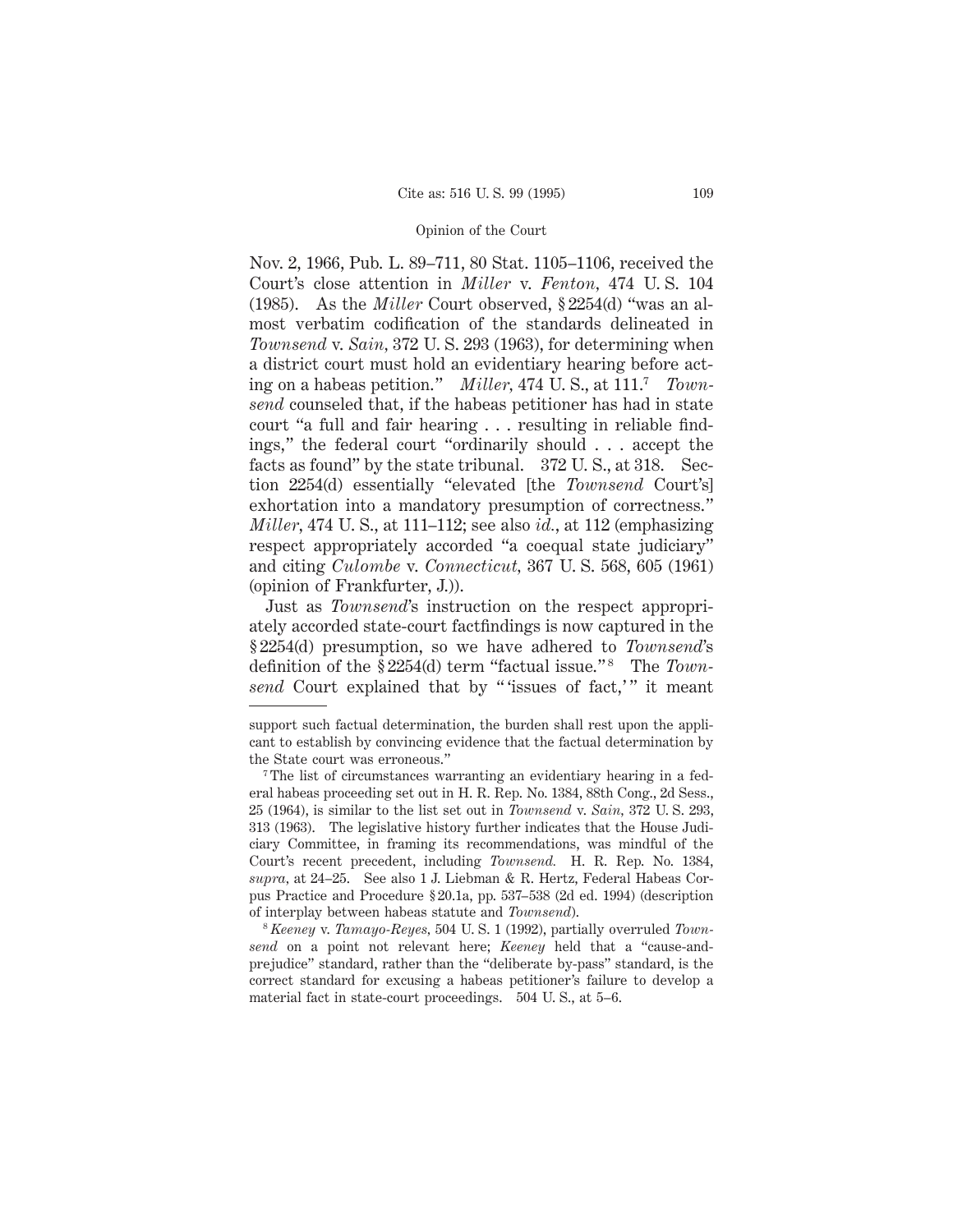"basic, primary, or historical facts: facts 'in the sense of a recital of external events and the credibility of their narrators . . . .' " 372 U. S., at 309, n. 6 (quoting *Brown* v. *Allen,* 344 U. S. 443, 506 (1953) (opinion of Frankfurter, J.)). "Socalled mixed questions of fact and law, which require the application of a legal standard to the historical-fact determinations," the *Townsend* Court added, "are not facts in this sense." 372 U.S., at 309, n. 6.9 In applying § 2254(d), we have reaffirmed that "basic, primary, or historical facts" are the "factual issue[s]" to which the statutory presumption of correctness dominantly relates. See, *e. g., Miller,* 474 U. S., at 112 ("[S]ubsidiary factual questions" in alleged involuntariness of confession cases are subject to the § 2254(d) presumption, but "the ultimate question"—requiring a "totality of the circumstances" assessment—"is a matter for independent federal determination."); *Cuyler* v. *Sullivan,* 446 U. S. 335, 342 (1980) ("mixed determination[s] of law and fact" generally are not subject to the § 2254(d) presumption of correctness).

It must be acknowledged, however, "that the Court has not charted an entirely clear course in this area." *Miller,* 474 U.S., at 113. In regard to  $\S 2254(d)$ , as in other contexts,10 the proper characterization of a question as one of

<sup>9</sup> See also *Brown* v. *Allen,* 344 U. S. 443, 507 (1953) (opinion of Frankfurter, J.) ("Where the ascertainment of the historical facts does not dispose of the claim but calls for interpretation of the legal significance of such facts, the District Judge must exercise his own judgment on this blend of facts and their legal values. Thus, so-called mixed questions or the application of constitutional principles to the facts as found leave the duty of adjudication with the federal judge.") (citation omitted).

<sup>10</sup> See, *e. g., Cooter & Gell* v. *Hartmarx Corp.*, 496 U. S. 384, 401 (1990) (observing in regard to appellate review of sanctions imposed under Fed. Rule Civ. Proc. 11: "The Court has long noted the difficulty of distinguishing between legal and factual issues."); *Pullman-Standard* v. *Swint,* 456 U. S. 273, 288 (1982) (acknowledging, in relation to appellate review of intent determinations in Title VII cases, "the vexing nature of the distinction between questions of fact and questions of law").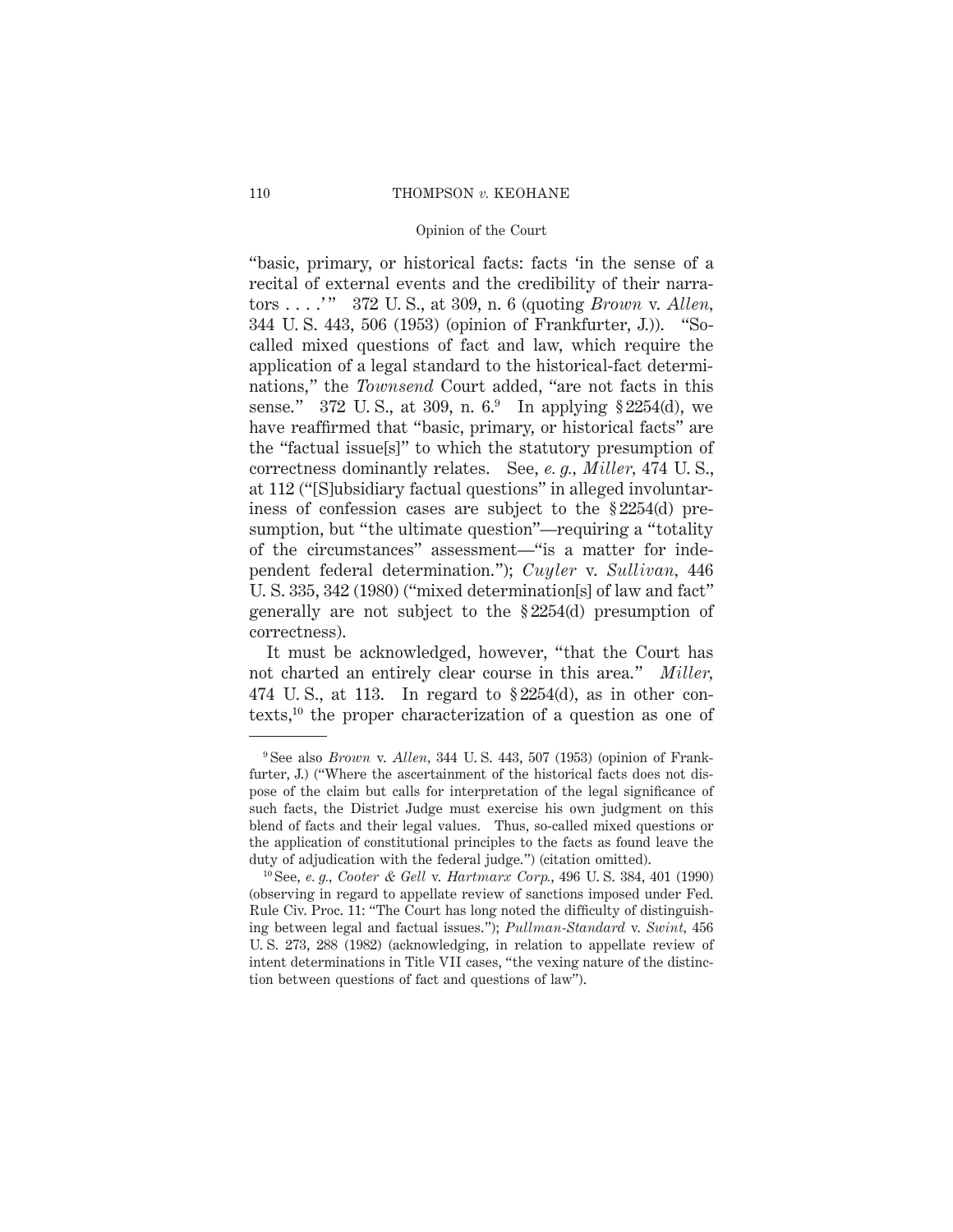fact or law is sometimes slippery. See *ibid.; Wainwright* v. *Witt,* 469 U. S. 412, 429 (1985) ("It will not always be easy to separate questions of 'fact' from 'mixed questions of law and fact' for  $\S 2254(d)$  purposes ...."). Two lines of decisions compose the Court's § 2254(d) law/fact jurisprudence.

In several cases, the Court has classified as "factual issues" within § 2254(d)'s compass questions extending beyond the determination of "what happened." This category notably includes: competency to stand trial (*e. g., Maggio* v. *Fulford,* 462 U. S. 111, 117 (1983) *(per curiam)*); and juror impartiality (*e. g., Witt*, 469 U. S., at 429; *Patton* v. *Yount,* 467 U. S. 1025, 1036 (1984); *Rushen* v. *Spain,* 464 U. S. 114, 120 (1983)). While these issues encompass more than "basic, primary, or historical facts," their resolution depends heavily on the trial court's appraisal of witness credibility and demeanor. See, *e. g., Witt,* 469 U. S., at 429 (Although the trial court is "applying some kind of legal standard to what [it] sees and hears," its "predominant function in determining juror bias involves credibility findings whose basis cannot be easily discerned from an appellate record."). This Court has reasoned that a trial court is better positioned to make decisions of this genre, and has therefore accorded the judgment of the jurist-observer "presumptive weight." *Miller,* 474 U. S., at 114 (when an "issue involves the credibility of witnesses and therefore turns largely on an evaluation of demeanor, there are compelling and familiar justifications for leaving the process of applying law to fact to the trial court").

On the other hand, the Court has ranked as issues of law for § 2254(d) purposes: the voluntariness of a confession (*Miller,* 474 U. S., at 116); the effectiveness of counsel's assistance (*Strickland* v. *Washington,* 466 U. S. 668, 698 (1984)); and the potential conflict of interest arising out of an attorney's representation of multiple defendants (*Cuyler,* 446 U. S., at 341–342). "What happened" issues in these cases warranted a presumption of correctness, but the Court declared "the ultimate question" outside § 2254(d)'s domain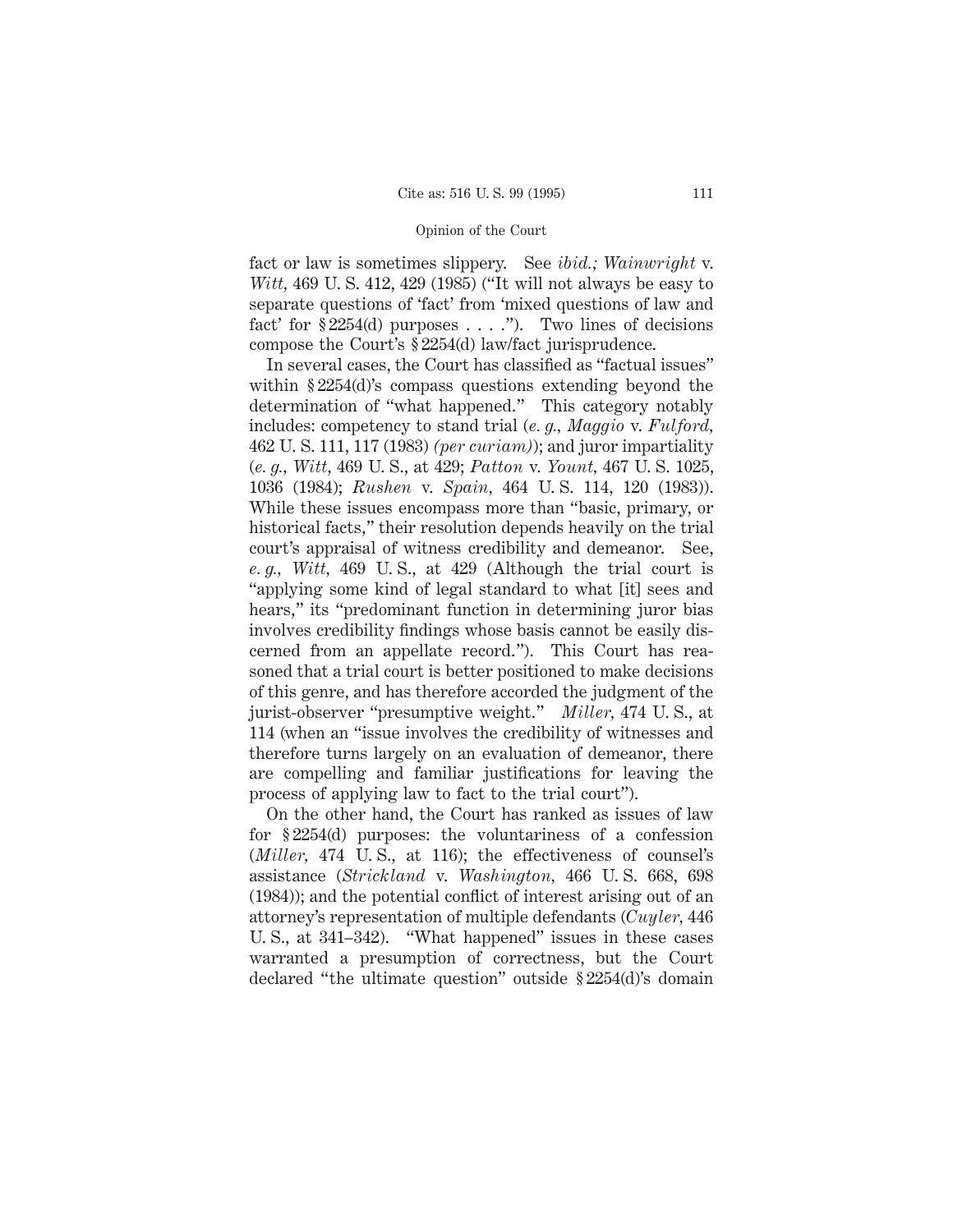because of its "uniquely legal dimension." *Miller,* 474 U. S., at 116; see also *Sumner* v. *Mata,* 455 U. S. 591, 597 (1982) *(per curiam)* ("[T]he constitutionality of the pretrial identification procedures used in this case is a mixed question of law and fact that is not governed by § 2254(d)."); *Brewer* v. *Williams,* 430 U. S. 387, 397, and n. 4, 403–404 (1977) (waiver of Sixth Amendment right to assistance of counsel is not a question of historical fact, but rather requires application of constitutional principles to facts).

B

The ultimate "in custody" determination for *Miranda* purposes, we are persuaded, fits within the latter class of cases. Two discrete inquiries are essential to the determination: first, what were the circumstances surrounding the interrogation; and second, given those circumstances,<sup>11</sup> would a reasonable person have felt he or she was not at liberty to terminate the interrogation and leave. Once the scene is set and the players' lines and actions are reconstructed, the court must apply an objective test to resolve "the ultimate inquiry": "[was] there a 'formal arrest or restraint on freedom of movement' of the degree associated with a formal arrest." *California* v. *Beheler,* 463 U. S. 1121, 1125 (1983) *(per curiam)* (quoting *Mathiason,* 429 U. S., at 495). The first inquiry, all agree, is distinctly factual. State-court findings on these scene- and action-setting questions attract a presumption of correctness under 28 U. S. C. § 2254(d). The second inquiry, however, calls for application of the controlling legal standard to the historical facts. This ultimate

<sup>&</sup>lt;sup>11</sup> The "totality of the circumstances" cast of the "in custody" determination, contrary to respondents' suggestions, does not mean deferential review is in order. See, *e. g., Miller* v. *Fenton,* 474 U. S. 104, 117 (1985) (state-court determination "whether, under the totality of the circumstances, the confession was obtained in a manner consistent with the Constitution" qualifies for independent review by federal habeas court).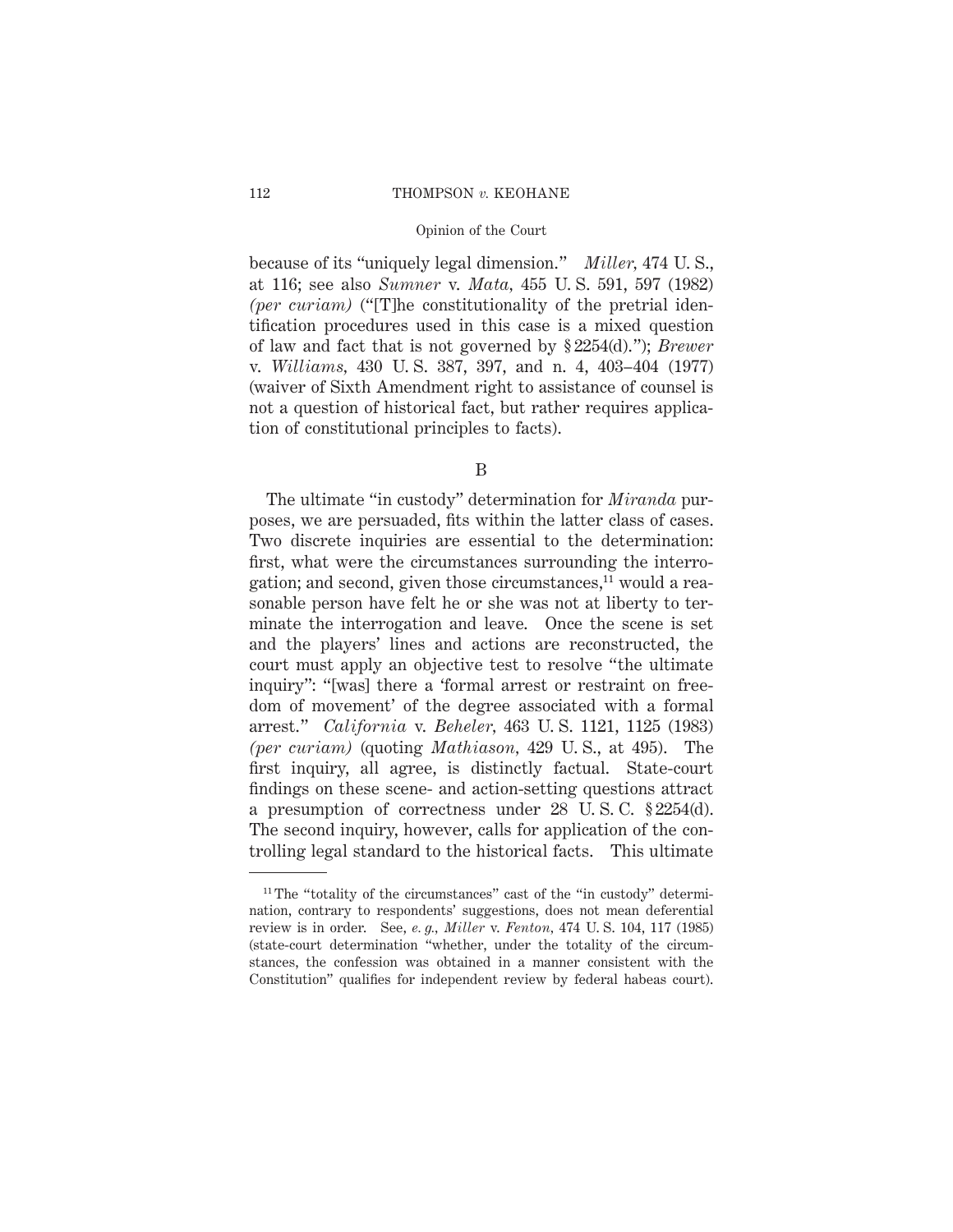determination, we hold, presents a "mixed question of law and fact" qualifying for independent review.

The practical considerations that have prompted the Court to type questions like juror bias and competency as "factual issue[s]," and therefore governed by § 2254(d)'s presumption of correctness, are not dominant here. As this case illustrates, the trial court's superior capacity to resolve credibility issues is not dispositive of the "in custody" inquiry.12 Credibility determinations, as in the case of the alleged involuntariness of a confession, see *Miller,* 474 U. S., at 112, may sometimes contribute to the establishment of the historical facts and thus to identification of the "totality of the circumstances." But the crucial question entails an evaluation made after determination of those circumstances: if encountered by a "reasonable person," would the identified circumstances add up to custody as defined in *Miranda?* <sup>13</sup>

Judges alone make "in custody" assessments for *Miranda* purposes, and they do so with a view to identifying recurrent patterns, and advancing uniform outcomes. If they cannot supply "a definite rule," they nonetheless can reduce the area of uncertainty. See, *e. g., Illinois* v. *Perkins,* 496 U. S. 292, 296 (1990) (*Miranda* warnings not required prior to questioning of incarcerated individual by undercover agent because suspect, unaware

<sup>12</sup> As earlier observed, see *supra,* at 105, the trial court decided Thompson's motion to suppress his September 15 statements on the papers submitted without holding an evidentiary hearing.

<sup>&</sup>lt;sup>13</sup> Respondents observe that "reasonable person" assessments, most prominently to gauge negligence in personal injury litigation, fall within the province of fact triers. See, *e. g., Cooter & Gell*, 496 U. S., at 402 (negligence determinations "generally reviewed deferentially"); *McAllister* v. *United States,* 348 U. S. 19, 20–23 (1954) (District Court finding of negligence was not "clearly erroneous"); 9A C. Wright & A. Miller, Federal Practice and Procedures § 2590 (2d ed. 1995). Traditionally, our legal system has entrusted negligence questions to jurors, inviting them to apply community standards. See W. Keeton, D. Dobbs, R. Keeton, & D. Owen, Prosser and Keeton on Law of Torts § 37, pp. 235–237 (5th ed. 1984). For that reason, "[t]he question usually is said to be one of fact," although "it should be apparent that the function of the jury in fixing the standard differs from that of the judge only in that it cannot be reduced to anything approaching a definite rule." *Id.*, at 237.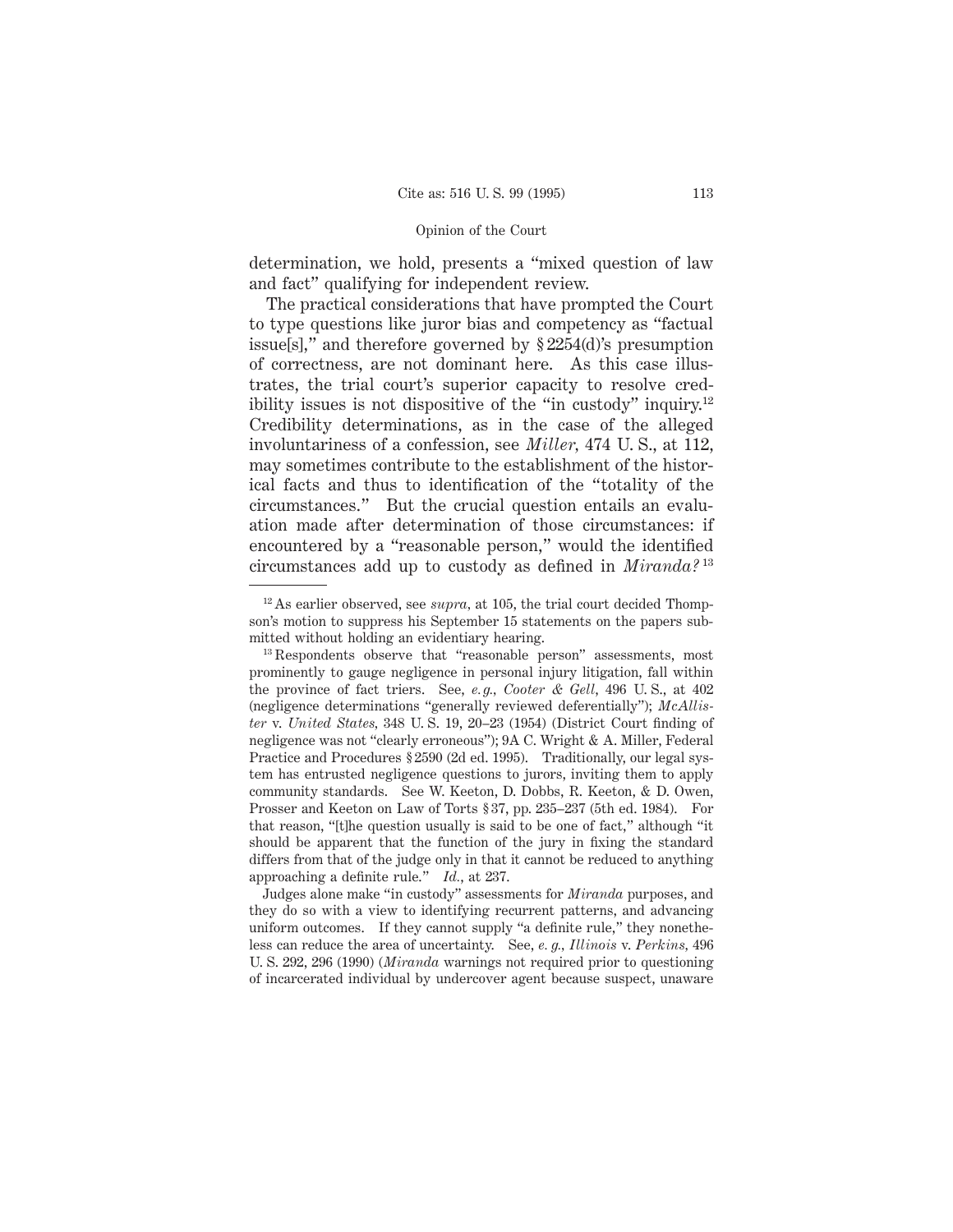See *Berkemer* v. *McCarty,* 468 U. S. 420, 442 (1984) (court must assess "how a reasonable man in the suspect's position would have understood his situation"); cf. *Miller,* 474 U. S., at 116–117 ("[A]ssessments of credibility and demeanor are not crucial to the proper resolution of the ultimate issue of 'voluntariness.' ").

Unlike the *voir dire* of a juror, *Patton,* 467 U. S., at 1038, or the determination of a defendant's competency, *Maggio,* 462 U. S., at 117, which "take[s] place in open court on a full record," *Miller,* 474 U. S., at 117, the trial court does not have a first-person vantage on whether a defendant was "in custody" for *Miranda* purposes. See 474 U. S., at 117 (police interrogations yielding confessions ordinarily occur, not in court, but in an "inherently more coercive environment"). Furthermore, in fathoming the state of mind of a potential juror or a defendant in order to answer the questions, "Is she free of bias?," "Is he competent to stand trial?," the trial court makes an individual-specific decision, one unlikely to have precedential value. $14$  In contrast, "in custody" determinations do guide future decisions.15 We thus conclude

<sup>15</sup> See, *e. g., Stansbury* v. *California,* 511 U. S. 318, 322–324 (1994) *(per curiam)* (review of precedent demonstrated a "well settled" principle: officer's undisclosed, subjective belief that person questioned is a suspect is irrelevant to objective "in custody" determination); *Pennsylvania*

of police presence, is not coerced); *Berkemer* v. *McCarty,* 468 U. S. 420, 436–439 (1984) (nature of suspected offense is irrelevant to duty to administer *Miranda* warnings); *Oregon* v. *Mathiason,* 429 U. S. 492, 495–496 (1977) *(per curiam)* (fact that interrogation occurs at police station does not, in itself, require *Miranda* warnings).

<sup>&</sup>lt;sup>14</sup> In other contexts, we have similarly concluded that the likely absence of precedential value cuts against requiring plenary appellate review of a district court's determination. For example, in *Cooter & Gell* v. *Hartmarx Corp.,* a decision confirming that the abuse-of-discretion standard applies to appellate review of sanctions under Federal Rule of Civil Procedure 11, we observed that plenary review would likely "'fail to produce the normal law-clarifying benefits that come from an appellate decision on a question of law . . . .' " 496 U. S., at 404 (quoting *Pierce* v. *Underwood,* 487 U. S. 552, 561 (1988)).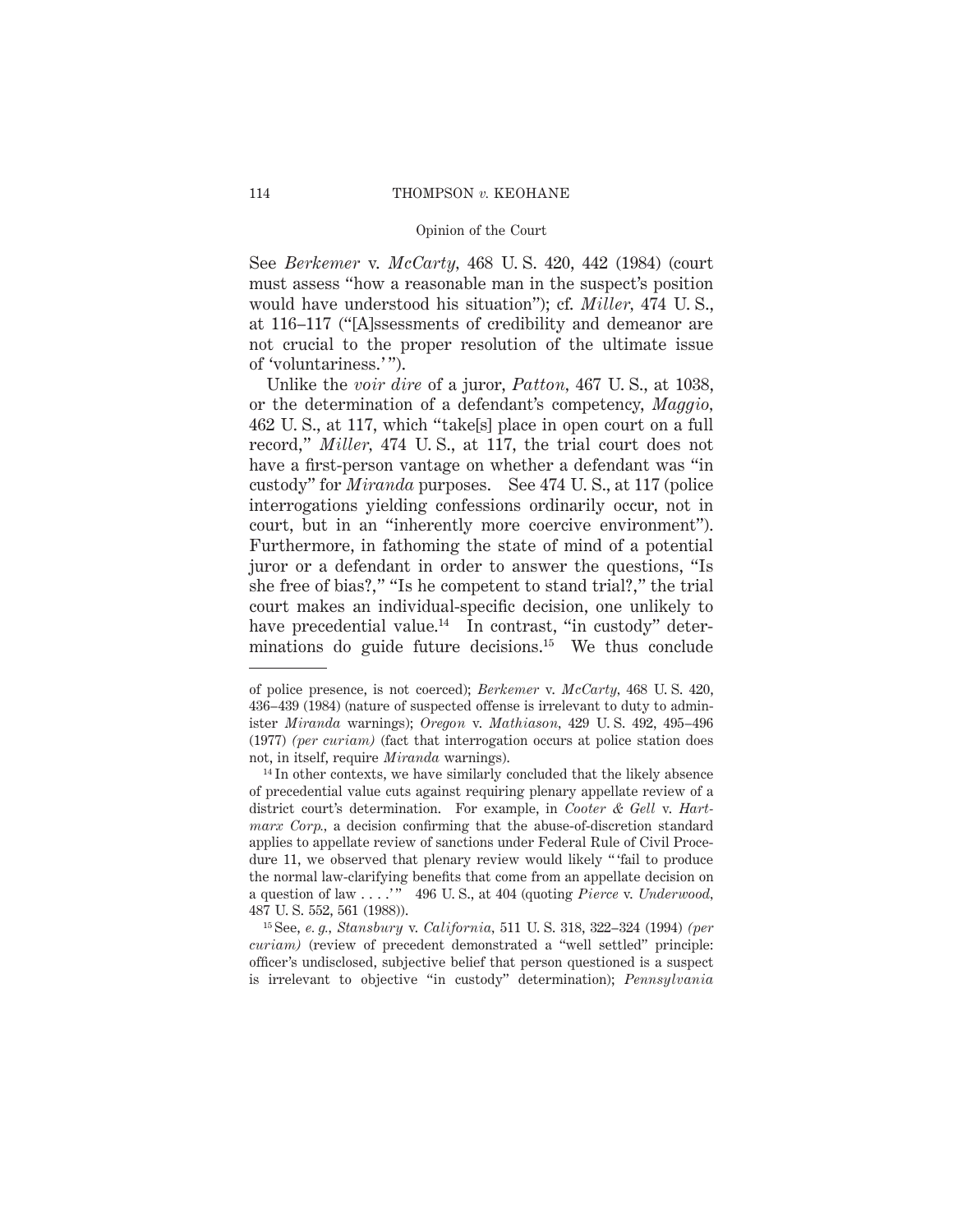that once the historical facts are resolved, the state court is not "in an appreciably better position than the federal habeas court to make [the ultimate] determination" of the consistency of the law enforcement officer's conduct with the federal *Miranda* warning requirement. See 474 U. S., at 117.

Notably, we have treated the "in custody" question as one of law when States complained that their courts had erroneously expanded the meaning of "custodial interrogation." See *Beheler,* 463 U. S., at 1121–1125 (summarily reversing California Court of Appeal's judgment that respondent was "in custody"); *Mathiason,* 429 U. S., at 494–496 (summarily reversing Oregon Supreme Court's determination that respondent was "in custody"); cf. *Oregon* v. *Hass,* 420 U. S. 714, 719 (1975) ("[A] State may not impose... greater restrictions [on police activity] as a matter of *federal constitutional law* when this Court specifically refrains from imposing them."). It would be anomalous to type the question differently when an individual complains that the state courts had erroneously constricted the circumstances that add up to an "in custody" conclusion.

Classifying "in custody" as a determination qualifying for independent review should serve legitimate law enforcement interests as effectively as it serves to ensure protection of the right against self-incrimination. As our decisions bear out, the law declaration aspect of independent review potentially may guide police, unify precedent, and stabilize the law. See, *e. g., Berkemer,* 468 U. S., at 436–439 (routine traffic stop—typically temporary, brief, and public—does not place driver "in custody" for *Miranda* warning purposes); see also Monaghan, Constitutional Fact Review, 85 Colum. L. Rev. 229, 273–276 (1985) ("norm elaboration occurs best when the Court has power to consider fully a series of closely

v. *Bruder,* 488 U. S. 9, 11 (1988) *(per curiam)* (summary reversal appropriate because state-court decision was contrary to rule of *Berkemer* v. *McCarty,* 468 U. S. 420 (1984), that ordinary traffic stops do not involve "custody" for purposes of *Miranda*).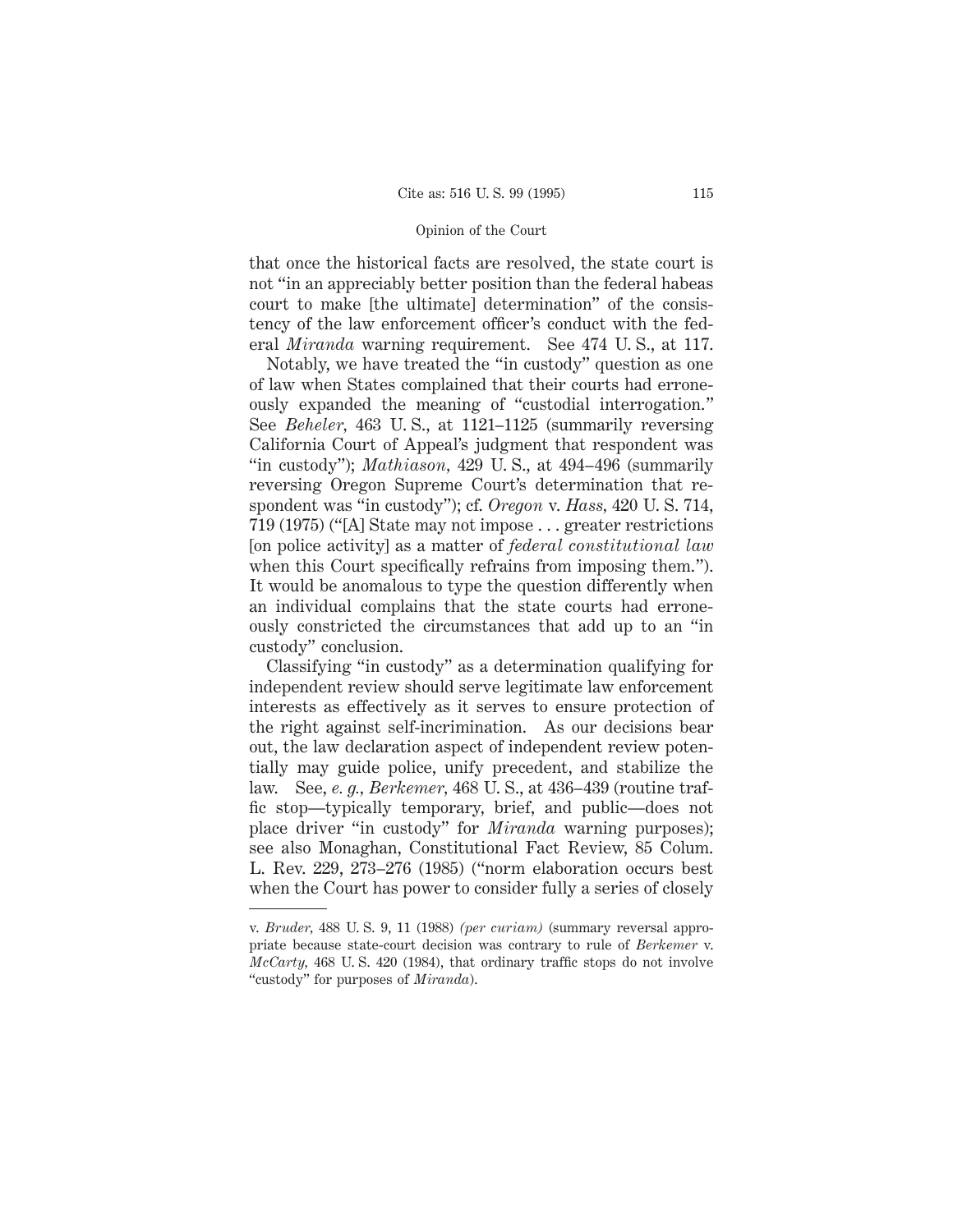related situations"; case-by-case elaboration when a constitutional right is implicated may more accurately be described as law declaration than as law application).

\*\*\*

Applying § 2254(d)'s presumption of correctness to the Alaska court's "in custody" determination, both the District Court and the Court of Appeals ruled that Thompson was not "in custody" and thus not entitled to *Miranda* warnings. Because we conclude that state-court "in custody" determinations warrant independent review by a federal habeas court, the judgment of the United States Court of Appeals for the Ninth Circuit is vacated, and the case is remanded for further proceedings consistent with this opinion.

*It is so ordered.*

JUSTICE THOMAS, with whom THE CHIEF JUSTICE joins, dissenting.

Carl Thompson murdered his ex-wife, stabbing her 29 times. He then wrapped her body in chains and a bedspread and tossed the corpse into a water-filled gravel pit. As part of their investigation, police officers in Fairbanks, Alaska, questioned Thompson about his role in the murder, and Thompson confessed. Thompson was repeatedly told that he could leave the interview and was, in fact, permitted to leave at the close of questioning. I believe that the Alaska trial judge—who first decided this question almost a decade ago—was in a far better position than a federal habeas court to determine whether Thompson was "in custody" for purposes of *Miranda* v. *Arizona,* 384 U. S. 436 (1966). So long as that judgment finds fair support in the record, I would presume that it is correct. I dissent.

To determine whether a person is "in custody" under *Miranda,* "a court must examine all of the circumstances surrounding the interrogation, but 'the ultimate inquiry is simply whether there [was] a "formal arrest or restraint on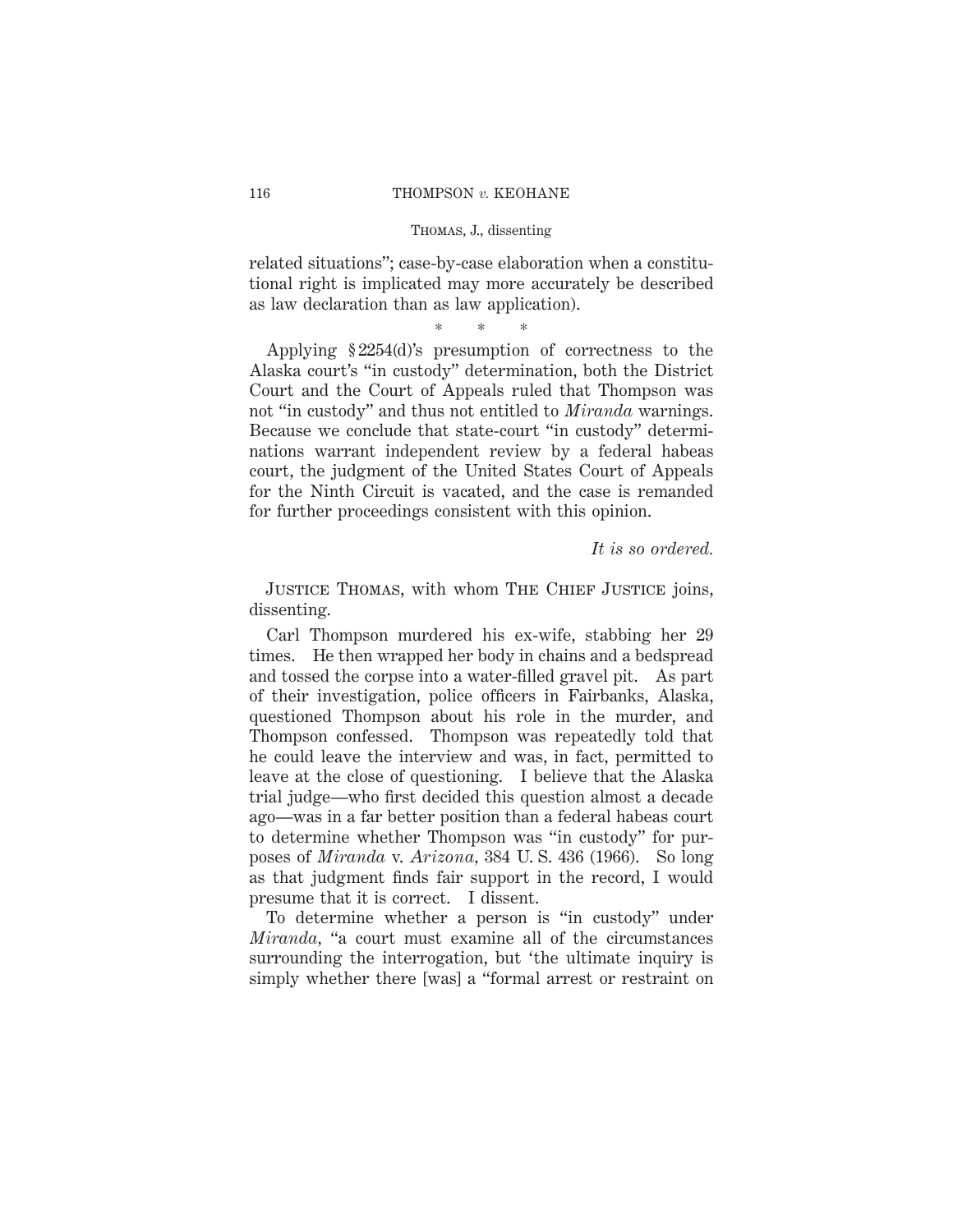freedom of movement" of the degree associated with a formal arrest.' " *Stansbury* v. *California,* 511 U. S. 318, 322 (1994) (quoting *California* v. *Beheler,* 463 U. S. 1121, 1125 (1983) *(per curiam),* quoting in turn *Oregon* v. *Mathiason,* 429 U. S. 492, 495 (1977) *(per curiam)*). " '[T]he only relevant inquiry is how a reasonable man in the suspect's position would have understood his situation.'"  $511 \text{ U.S., at } 324$  (quoting *Berkemer* v. *McCarty,* 468 U. S. 420, 442 (1984)).

I agree with the majority that a legal standard must be applied by a state trial judge in making the *Miranda* custody inquiry. In light of our more recent decisions applying § 2254(d), however, I do not agree that the standards articulated in *Townsend* v. *Sain,* 372 U. S. 293 (1963), overruled in part by *Keeney* v. *Tamayo-Reyes,* 504 U. S. 1, 5 (1992), for distinguishing factual issues from mixed questions of law and fact, dictate a result either way in this case. See, *e. g., Wainwright* v. *Witt,* 469 U. S. 412, 429 (1985) (juror bias determination is a question of fact, even though "[t]he trial judge is of course applying some kind of legal standard to what he sees and hears"); *Patton* v. *Yount,* 467 U. S. 1025, 1037, n. 12 (1984) (juror bias is a question of fact although "[t]here are, of course, factual and legal questions to be considered in deciding whether a juror is qualified"). Because the *Miranda* custody issue "falls somewhere between a pristine legal standard and a simple historical fact," we must decide, "as a matter of the sound administration of justice, [which] judicial actor is better positioned . . . to decide the issue in question." *Miller* v. *Fenton,* 474 U. S. 104, 114 (1985).

The state trial judge is, in my estimation, the bestpositioned judicial actor to decide the relatively straightforward and fact-laden question of *Miranda* custody. See *California* v. *Beheler, supra,* at 1128 (STEVENS, J., dissenting) (state "courts are far better equipped than we are to assess the police practices that are highly relevant to the determination whether particular circumstances amount to custodial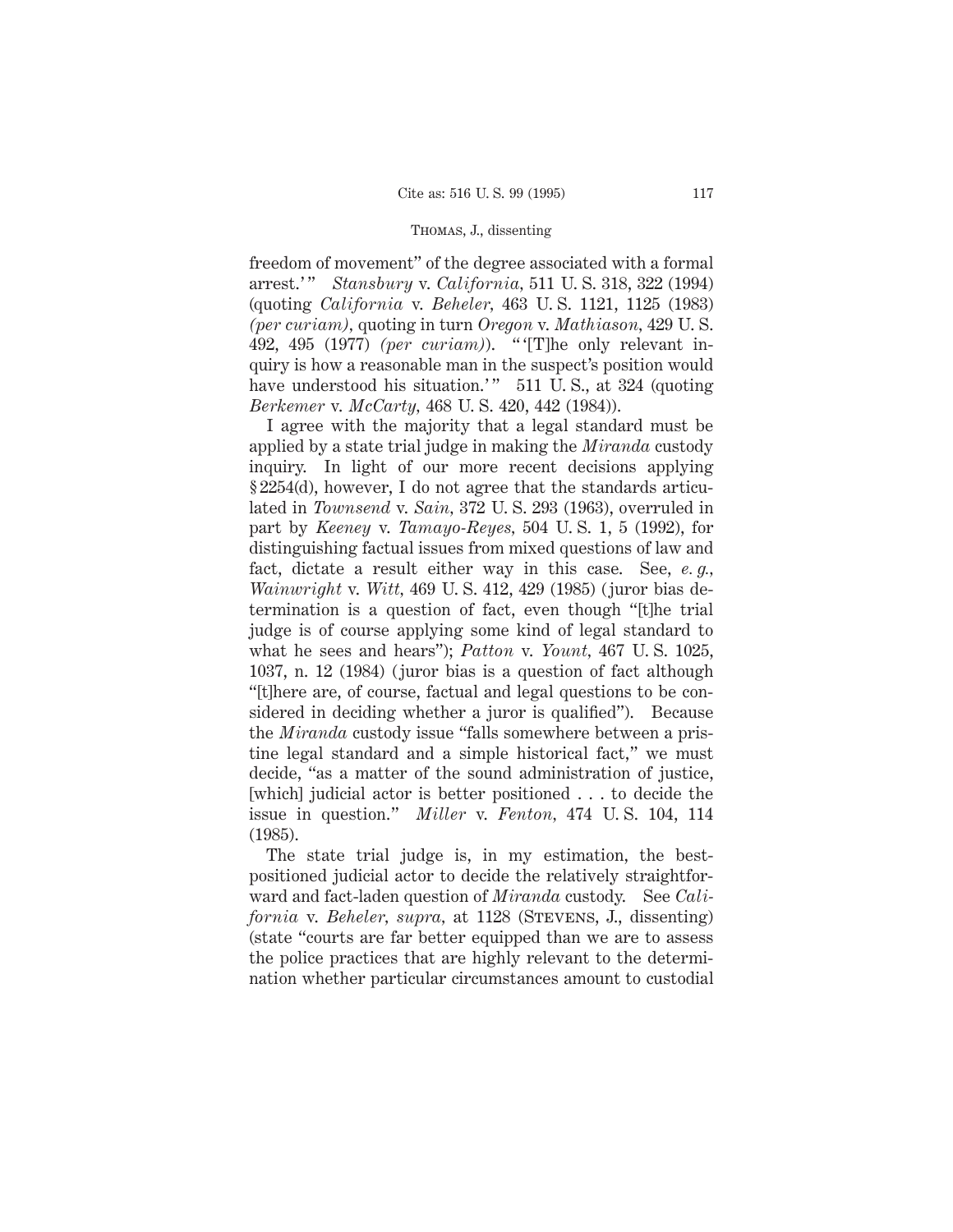interrogation"). In making the custody determination, the state trial judge must consider a complex of diverse and case-specific factors in an effort to gain an overall sense of the defendant's situation at the time of the interrogation. These factors include, at a minimum, the location, timing, and length of the interview, the nature and tone of the questioning, whether the defendant came to the place of questioning voluntarily, the use of physical contact or physical restraint, and the demeanor of all of the key players, both during the interview and in any proceedings held in court. In assessing all of these facts, the state trial judge will often take live testimony, consider documentary evidence, and listen to audiotapes or watch videotapes of the interrogation. Assessments of credibility and demeanor are crucial to the ultimate determination, for the trial judge will often have to weigh conflicting accounts of what transpired. The trial judge is also likely to draw inferences, which are similarly entitled to deference, from "physical or documentary evidence or . . . other facts." *Anderson* v. *Bessemer City,* 470 U. S. 564, 574 (1985). The *Miranda* custody inquiry is thus often a matter of "shades and degrees," *Withrow* v. *Williams,* 507 U. S. 680, 712 (1993) (O'Connor, J., concurring in part and dissenting in part), that requires the state trial judge to make any number of "'fact-intensive, close calls.'" Cooter & Gell v. *Hartmarx Corp.,* 496 U. S. 384, 404 (1990) (citation omitted).

The majority is quite right that the test contains an objective component—how a "reasonable man in the suspect's position would have understood his situation," *Stansbury* v. *California, supra,* at 324—but this alone cannot be dispositive of whether the determination should be reviewed deferentially. See, *e. g., Cooter & Gell* v. *Hartmarx Corp., supra,* at 402 (Rule 11 and negligence determinations, both of which involve objective tests, are subject to deferential review). "[T]he line between pure facts . . . and . . . the application to them of a legal standard that is as non-technical—as commonsensical—as reasonableness is a faint one." *United*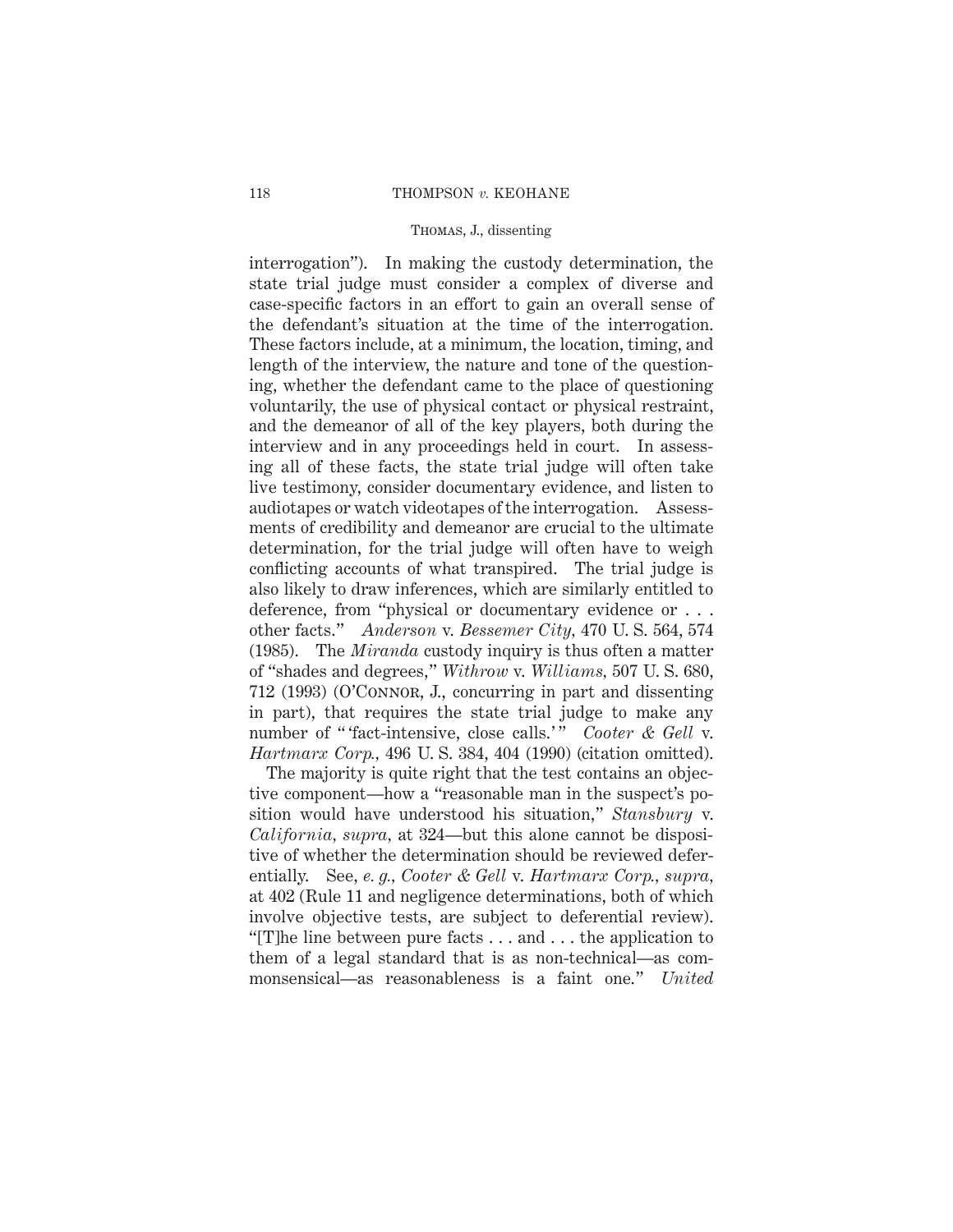*States* v. *Humphrey,* 34 F. 3d 551, 559 (CA7 1994) (Posner, C. J., concurring). It distorts reality to say that all of the subtle, factbound assessments that go into determining what it was like to be in the suspect's shoes simply go out the window when it comes time for the "ultimate inquiry," *ante,* at 112, of how a reasonable person would have assessed the situation. "The state trial court [is] in the unique position, after observing [the defendant] and listening to the evidence presented at trial, to determine whether a reasonable person in [defendant's] position would have felt free to leave the police station." *Purvis* v. *Dugger,* 932 F. 2d 1413, 1419 (CA11 1991), cert. denied, 503 U. S. 940 (1992). It is only in light of these case-specific determinations that the reasonable person test can be meaningfully applied. See *Cooter & Gell* v. *Hartmarx Corp., supra,* at 402 ("Familiar with the issues and litigants, the [trial] court is better situated than the court of appeals to marshal the pertinent facts and apply the factdependent legal standard").

For these reasons, I have no doubt that the state trier of fact is best situated to put himself in the suspect's shoes, and consequently is in a better position to determine what it would have been like for a reasonable man to be in the suspect's shoes. Federal habeas courts, often reviewing the cold record as much as a decade after the initial determination, are in an inferior position to make this assessment. Though some of the state court's factual determinations may, perhaps, be reflected on the record, many of the case-specific assessments that underlie the state trial judge's ultimate determination are subtle, difficult to reduce to writing, and unlikely to be preserved in any meaningful way for review on appeal. "State courts are fully qualified to identify constitutional error and evaluate its prejudicial effect." *Brecht* v. *Abrahamson,* 507 U. S. 619, 636 (1993). "Absent indication to the contrary, state courts should be presumed to have applied federal law as faithfully as federal courts." *Withrow* v. *Williams, supra,* at 723 (Scalia, J., concurring in part and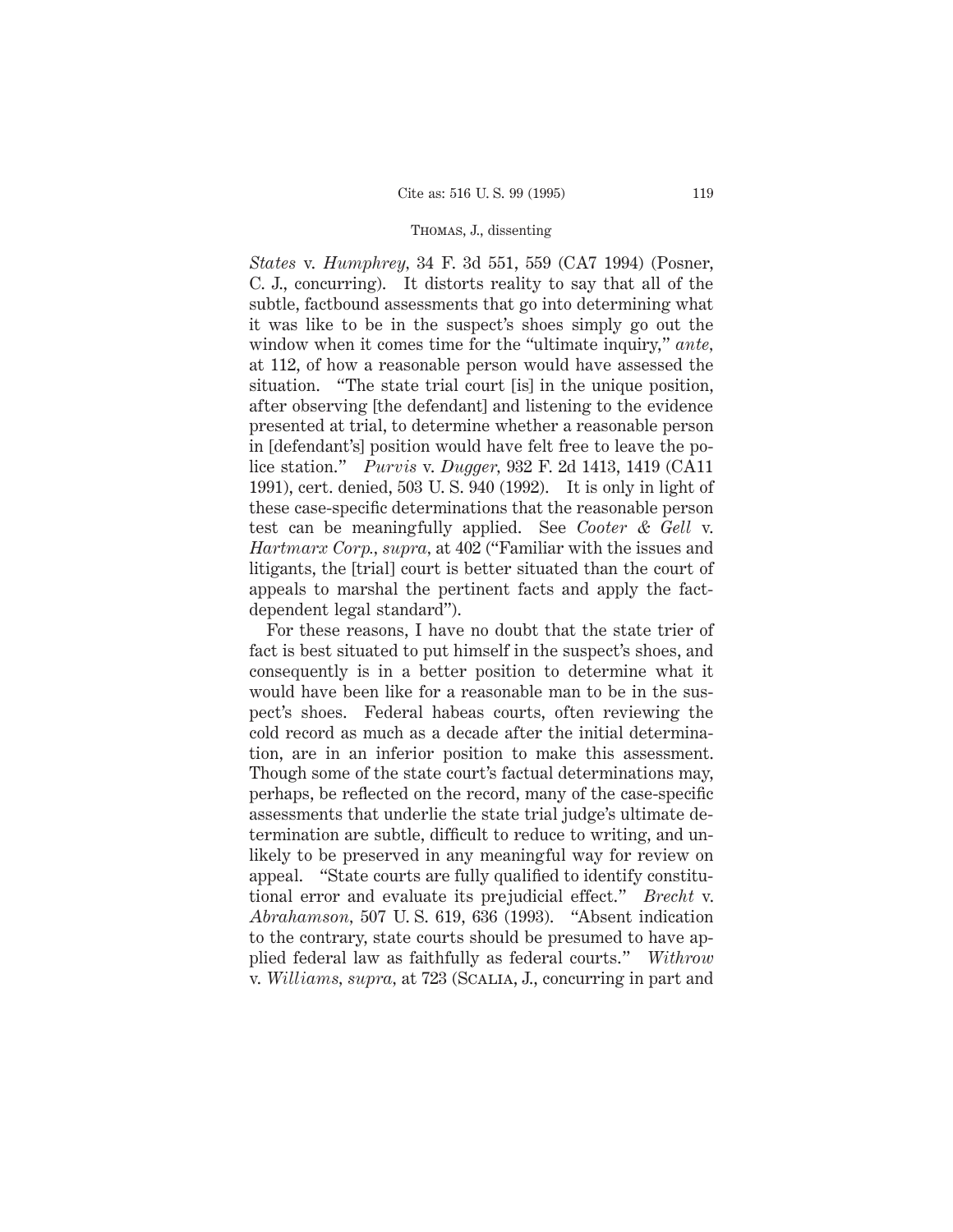dissenting in part). We insult our colleagues in the States when we imply, as we do today, that state judges are not sufficiently competent and reliable to make a decision as straightforward as whether a person was in custody for purposes of *Miranda.* See 507 U. S., at 714 (O'Connor, J., concurring in part and dissenting in part) ("We can depend on law enforcement officials to administer *[Miranda]* warnings in the first instance and the state courts to provide a remedy when law enforcement officers err").<sup>1</sup>

I also see no reason to remand this case to the Ninth Circuit for further analysis. There is no dispute that Thompson came to the police station voluntarily. There is no dispute that he was repeatedly told he could leave the police station at any time. And it is also clear that he left the police station freely at the end of the interrogation. In *California* v. *Beheler,* 463 U. S. 1121 (1983) *(per curiam),* we held that a person is not in custody if "the suspect is not placed under arrest, voluntarily comes to the police station, and is allowed to leave unhindered by police after a brief interview." *Ibid.* And in *Oregon* v. *Mathiason,* 429 U. S. 492 (1977) *(per curiam),* we found it "clear" that the defendant was not in *Miranda* custody where he "came voluntarily to the police

<sup>&</sup>lt;sup>1</sup>The majority believes that federal oversight of state-court custody judgments is necessary to "advanc[e] uniform outcomes," and when that cannot be achieved, to "reduce the area of uncertainty." *Ante,* at 113, n. 13. While uniformity of outcome is a virtue worth pursuing generally, we determined in a line of cases beginning with *Teague* v. *Lane*, 489 U. S. 288 (1989) (plurality opinion), that on habeas, uniformity must give way to concerns of comity and finality. See *id.,* at 310 ("The 'costs imposed upon the State[s] by retroactive application of new rules of constitutional law on habeas corpus . . . generally far outweigh the benefits of this application'") (quoting *Solem* v. *Stumes,* 465 U. S. 638, 654 (1984) (Powell, J., concurring in judgment)). Federal habeas review is not the time for fine-tuning constitutional rules of criminal procedure at the expense of valid state convictions based on reasonable applications of then-existing law. See *Butler* v. *McKellar,* 494 U. S. 407, 414 (1990) ("The 'new rule' principle . . . validates reasonable, good-faith interpretations of existing precedents made by state courts").